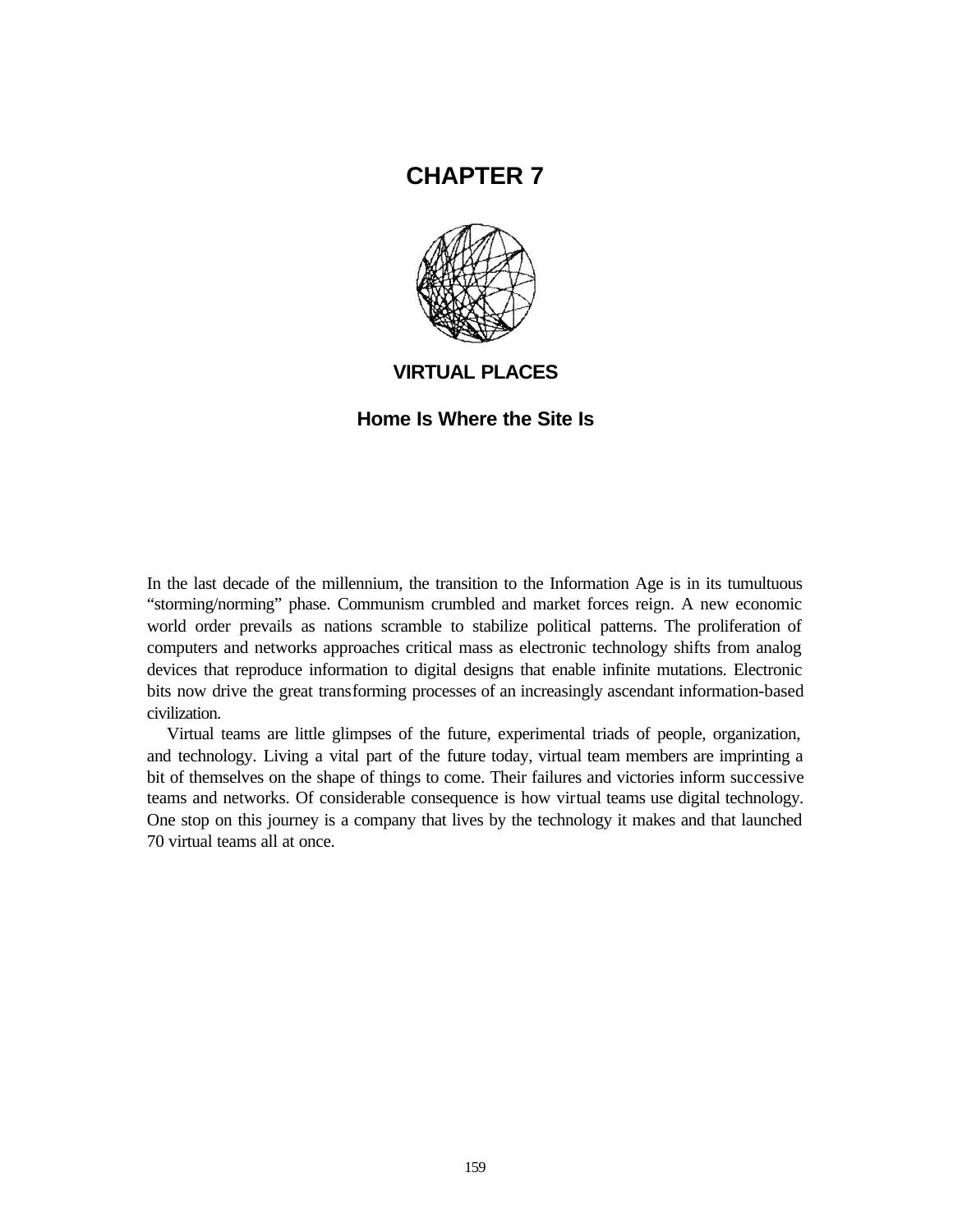## **SunTeams: Increasing Customer Loyalty**

In 1993, Sun Microsystems, the Silicon Valley maker of network computing solutions whose motto is "The network is the computer," began to focus on quality in a unique way. "We asked ourselves how we could embed quality into our corporate DNA," says Jim Lynch, Sun's director of Corporate Quality. To address the question, Scott McNealy, the company's CEO and one of its four 1982 founders, $\frac{1}{2}$  convened a series of annual meetings for his senior staff. Chief executives of other leading companies were featured speakers. In 1993, Federal Express' CEO Fred Smith addressed the group, followed by Motorola's CEO Gary Tooker in 1994 and Xerox's Paul Alaire in 1995.

Two major themes surfaced from these yearly meetings: Each CEO stressed the importance of teamwork and recommended getting employees directly involved in customer satisfaction.

Tooker's address particularly resonated with McNealy. Pointing to the significant impact of teamwork on Motorola, Tooker provided McNealy with the outlines of a model that Sun would follow. If Sun could apply its extraordinary technology strength to resolving its quality issues, it would be ready for the 21st century.

The classic "lean-and-mean" company, Sun had always celebrated the independence and initiative of its individual engineers. Lynch describes them as "bright engineers walking to their own drum beat and reinventing the ground rules of computing." Curt Crosby, who coordinates the team effort for Sun Microsystems Computer Company (SMCC), the company's largest operating division, which designs and manufactures its products, describes the culture as "the basic hero mentality." Thus the move to encourage teams required ingenuity and a particular spin that would appeal to Sun's free-wheeling culture.

There had been teams before at Sun. "We have always had a lot of teams self-forming in the natural course of doing their work," says Lin Brown, SMCC's quality director. What was about to happen at Sun, however, was something new—the intentional use of cross-boundary teams to tackle the company's most challenging issues.

"When you're tampering constructively with a company's DNA, you have to be very careful," says Lynch, who was the architect of what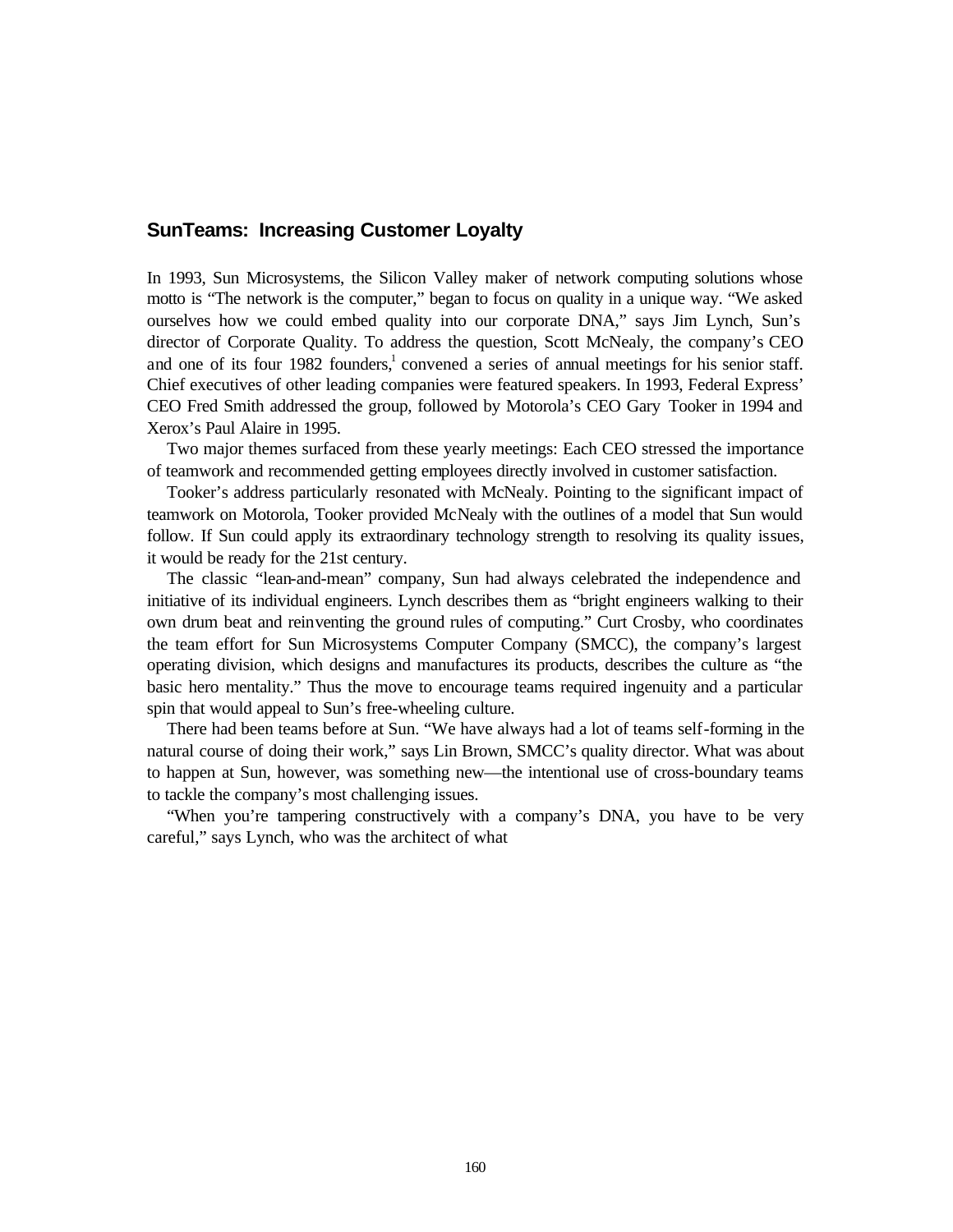would become SunTeams, a new companywide initiative launched in 1995. Sun's strength is technology innovation. This meant that the company had to execute its team-based drive toward customer and process improvement with great delicacy. Lynch points to Java, Sun's paradigm-shattering innovation that delivers chunks of software over the Internet as needed. "It was not a technology idea that came about because we were improving processes." Sun's consequent challenge was "to keep the best of what we've got and improve what needs improvement. It's extraordinarily complex."

#### *Jump-Starting Virtual Sun Teams*

Once McNealy and his staff decided to launch SunTeams, they moved quickly. In September 1994, just a few months after Tooker's visit, McNealy and his staff met with leaders of Motorola's team effort. With more than 5000 teams operating throughout its company, Motorola is widely respected as a model for teams in large firms. Because it is in a related industry, its experience seemed a particularly apt model for Sun to follow. Five months later in February 1995, Lynch got the go-ahead from McNealy and his staff to implement "A SunTeams Architecture."

"The basic idea was a 'lightweight, one-size fits all' approach that was nonbureaucratic," Lynch recalls. To keep things simple, they developed a seven-word definition that would be immediately understandable by Sun's 17,000 employees:

*Process improvement through teamwork for customer satisfaction.*

This purpose statement provides a high-level goal (customer satisfaction), the means (teamwork), and the result (process improvement).

A consistent definition is one point of Lynch's 10-point architecture for SunTeams that covered the basics of high quality and good teamwork. The other points are: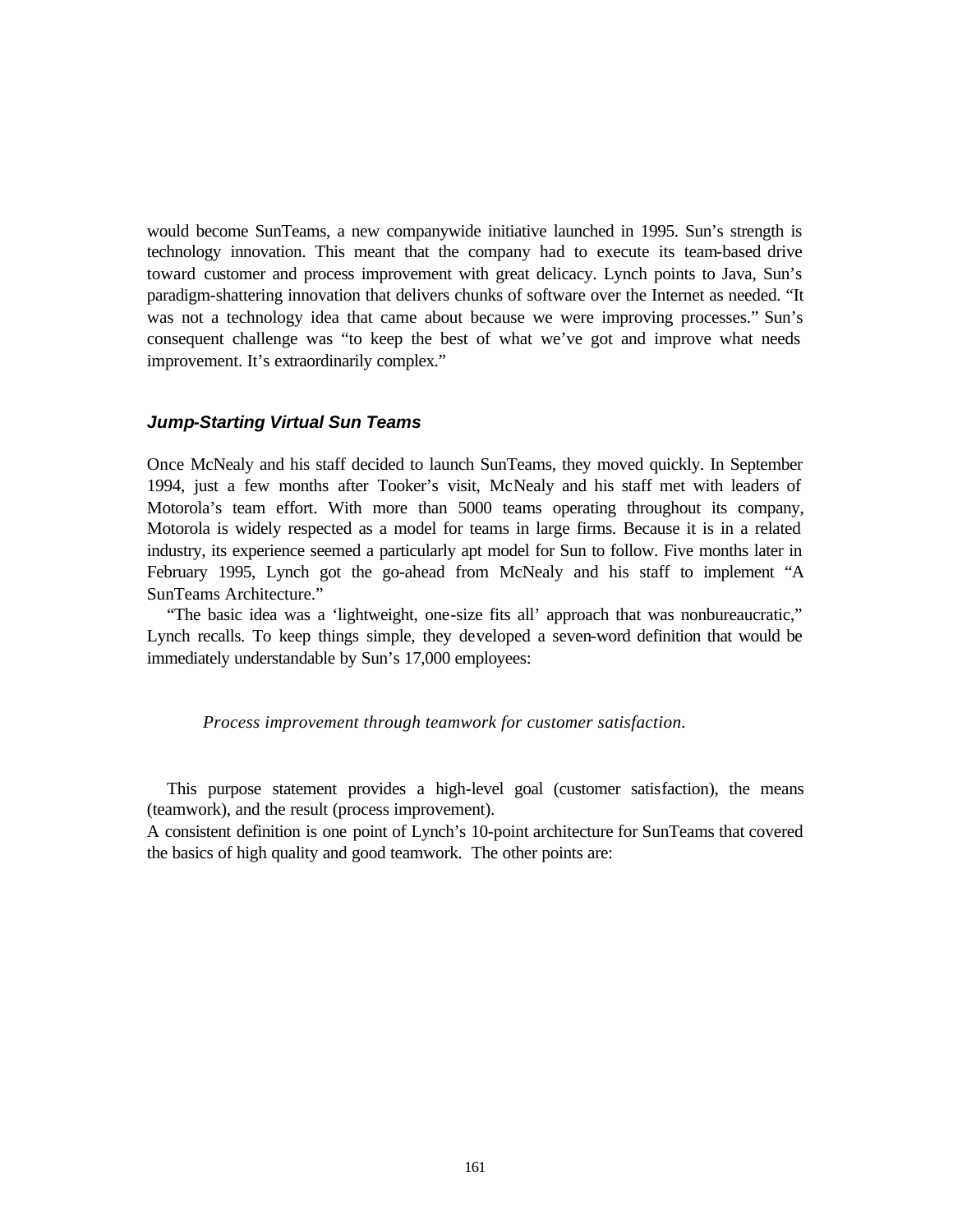- ? A customer, either external or internal;
- ? A common methodology;
- ? Continuous and sustained process improvement;
- ? Education in SunTeams-specific courses at Sun University;
- ? Management support (which was required);
- ? A one-page start-a-team process;
- ? Annual team recognition;
- ? Team rewards throughout the year; and
- ? A consistent set of criteria for measuring team effectiveness.

To kick things off, McNealy took to The SWAN (Sun Wide Area Network) in April 1995. The company's vast computer network includes "WSUN Radio," not literally a radio station, but rather an internal Web site that transmits text, graphics, audio, and video. McNealy's kickoff broadcast was the first of three. He took to the airwaves again during the summer of 1995, then reinforced the message for a third time in October 1995.

McNealy encouraged people to become involved in SunTeams—and proffered an appealing incentive: The first annual celebration would take place in San Francisco the following March. The 16 finalist teams from across the company, selected from the major divisions, would attend "SunTeams Celebration 1996." Members of the teams that advanced to the companywide competition would enjoy an all-expenses paid weekend—with their significant others—at San Francisco's posh Ritz-Carlton.

While the SunTeam architects expected positive reaction to the idea, they were amazed at the response. The first year saw 70 teams—about twice the number they had anticipated spring up across the corporation's six operating companies. Called "OpCos" in SunSpeak, they include SMCC, SunExpress, the aftermarketing company, SunService, the company's service arm, SunSoft, Sun Microelectronics, and JavaSoft, the newest OpCo.

*All* of the teams were virtual in sonic respect. Typically team members were in different locations and time zones—at minimum American East and West Coasts. They were specialists in different areas, such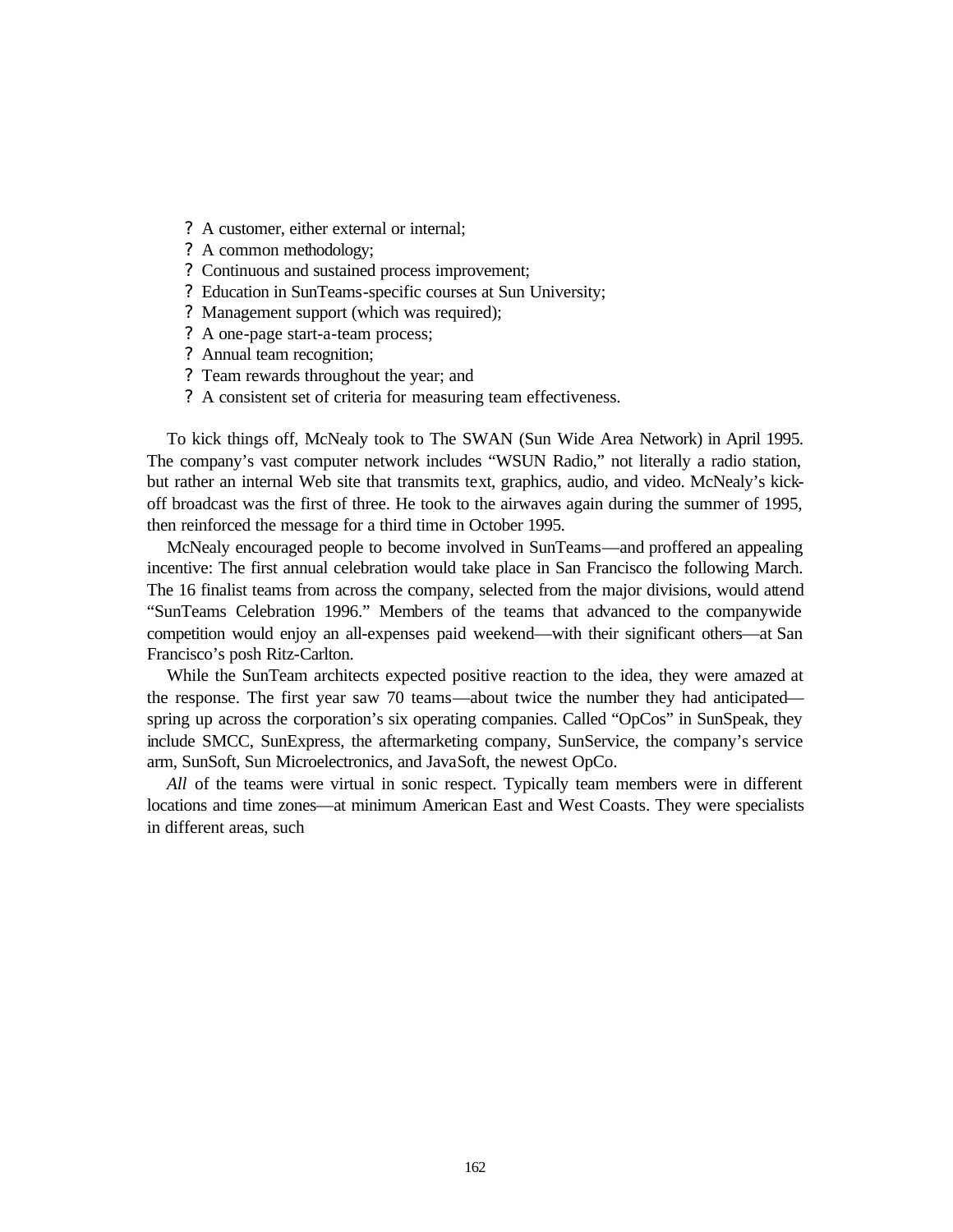as operating systems and networking experts. Not infrequently, they came from outside the company altogether: Suppliers and customers were members of numerous teams.

### *Shrinking the Dissatisfiers*

Through its research on quality, the company had identified 32 "customer dissatisfiers," such as late delivery of products and slow response to customer problems. "SunTeams are working on things that are important to us, not redesigning the lunchroom," Lynch explains. By aligning the Sun-Team effort to initiatives that addressed its customer satisfaction drive, the company virtually guaranteed that the teams would have an immediate impact on company performance.

SunExpress' Customer Order Cycle Team (see Chapter 1) developed an entirely new EDIbased (Electronic Data Interchange) system. It allows major customers to place their orders online and receive them within three days with minimal human intervention. The 15-member team was cross-functional (operations, marketing, sales, information resources, and finance), cross-geographic (Massachusetts, Illinois, Texas, California, Japan, and The Netherlands), and cross-company (including both a customer, Motorola, and a supplier, Caterpillar Logistics Systems).

Amazingly, the team successfully completed its work within seven months without ever meeting face-to-face. "We never had the entire team in the room at the same time," says Bill Crowley, operations manager-North America for SunExpress, one of the team's two co-leaders. Instead, the group held two-hour weekly conference calls with as many people as possible gathered together around speaker phones in their locations.

SunService's Live Call Transfer Team, based in England, significantly reduced its customer response time by entirely overhauling its call answering process. The redesign involved everything from creating new office space to installing new telephone technology to crafting new job descriptions. While most of the team members were collocated, they came from separate functions and worked locally on a 24-hour clock responding to customers in all time zones. Because they could never take everyone off the phones for a meeting (after all this was the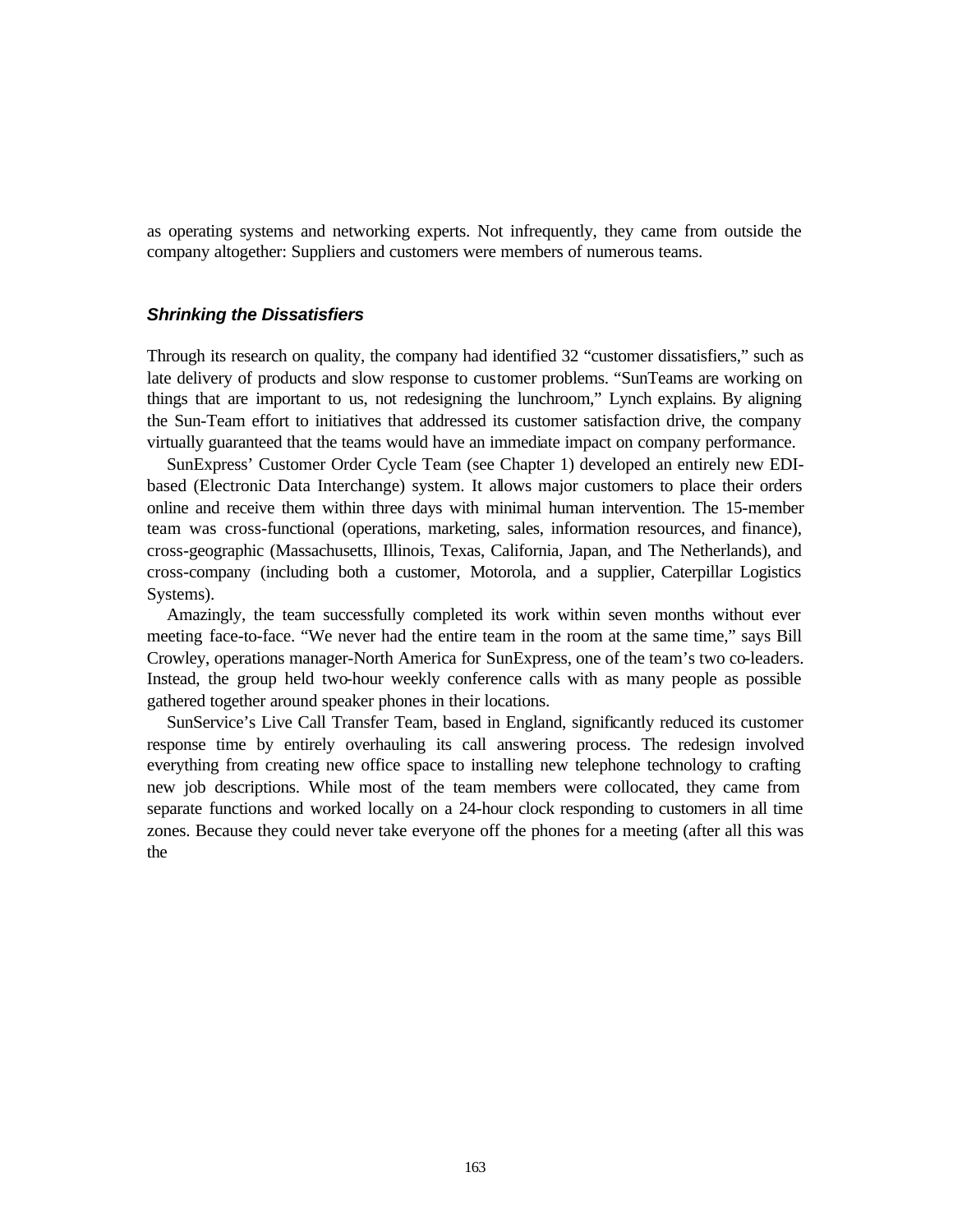group responding to customer problems), most of their communication was by e-mail.

As with many of the SunTeam efforts, the Live Call Transfer Team's success has led to a new initiative, the "7 x 24" project. "We can't have specialists in every country," notes David Gibson, who managed the Live Call Transfer Team. "We're designing a system that will allow us to offer 24-hour global support independent of where the engineers are located."

In less than a year, SunService's Two-Day Customer Quality Index (CQI) Team radically improved the rate at which they resolved customer problems. Before the team's work, it settled 54 percent of the problems within two days. After the team did its work, the number jumped to 70 percent. At the same time, they cut the backlog of open customer problems (what the Sun folks call "train wrecks") by 49 percent in just nine months. By July 1996, the backlog had decreased to barely 25 percent of the problem at its zenith.

"It was a grassroots team of about 16 people who interviewed all 340 people in our service center to find out the sources of the problems," says Tom Young, SunService's Customer Service manager who led the effort. "Every technology that we touched on had someone working on the project." Team members came from five different engineering groups located on the U.S. east and west coasts.

The Reliability Management System Team comprised 25 members from SunService and SMCC, 12 functional units, and three continents (Asia, Europe, and North America). It tackled a problem of such proportions that it has re-upped for the next year of SunTeams. "We started from scratch on something that is huge for the company," explains Sun-Service's Worldwide Quality Program manager Celestine Lee who leads the team.

The problem that the RMS team is working on is how to provide integrated processes, metrics, and tools for detecting and resolving product incompatibilities once they are in the field. In this case, the field is global because Sun sells its products worldwide. "Our systems go down to the lowest component—major subassemblies such as [logic] boards, power supplies, and monitors—and we need to know how they operate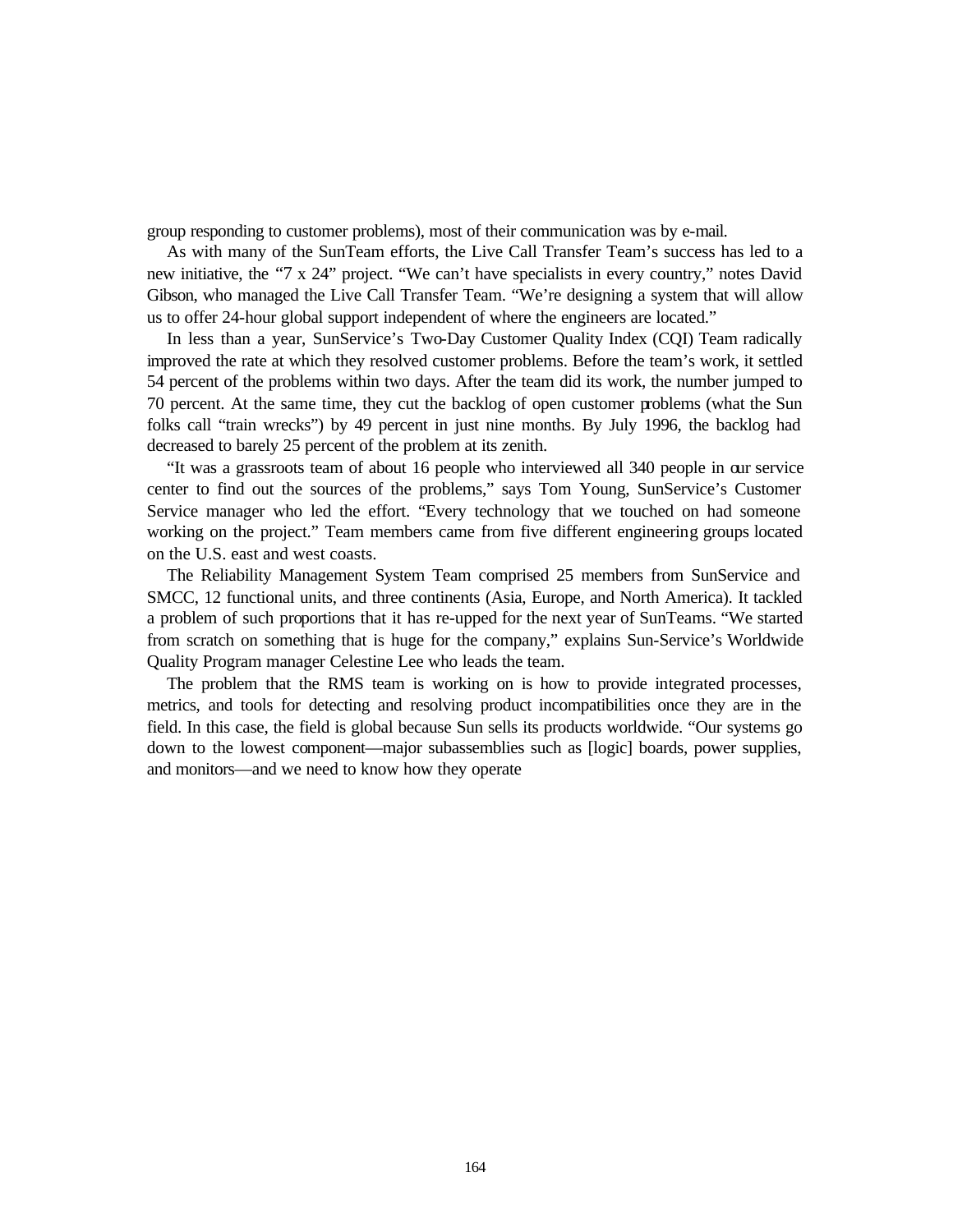across a number of different platforms. A [disk] drive may work fine in one platform and not as well in another. We need to be readily aware of the problem, get to the bottom of it, and resolve it as quickly as possible," she explains. Among the team's first "products" was a metric for detecting subassembly incompatibilities that people could understand readily worldwide.

"Now we have the additional challenge of existing beyond the 'normal' life span of a SunTeam," Lee observes. "We have to continue to evolve the team, ensure that it sustains trust, and find ways to maintain momentum."

The impressive results of these teams' work are typical of most of the efforts. Though a few of the teams foundered, none was a categorical disaster. With such positive results, the company is expanding the effort. "From a SunTeams perspective, we're on a roll. We're all fired up hut check in with us in three or four years," Lynch cautions. "After the first celebration in San Francisco, no one doubted that it was the beginning of a new era, but everyone also understands how complex this is."

### *"We've Done Away with Paper"*

Three aspects of Sun's virtual team program merit study by other companies because they are beacons of virtual team success: sponsorship, preparation, and infrastructure.

*First, Sun insisted that every team have an executive sponsor.*

Sun did this right from the start using their peers to introduce the idea to the senior executives. "We took a lot of our ideas from Motorola and Xerox," observes Lin Brown, SMCC's quality director, "which laid the groundwork for top level buy-in. The executives were committed from the beginning."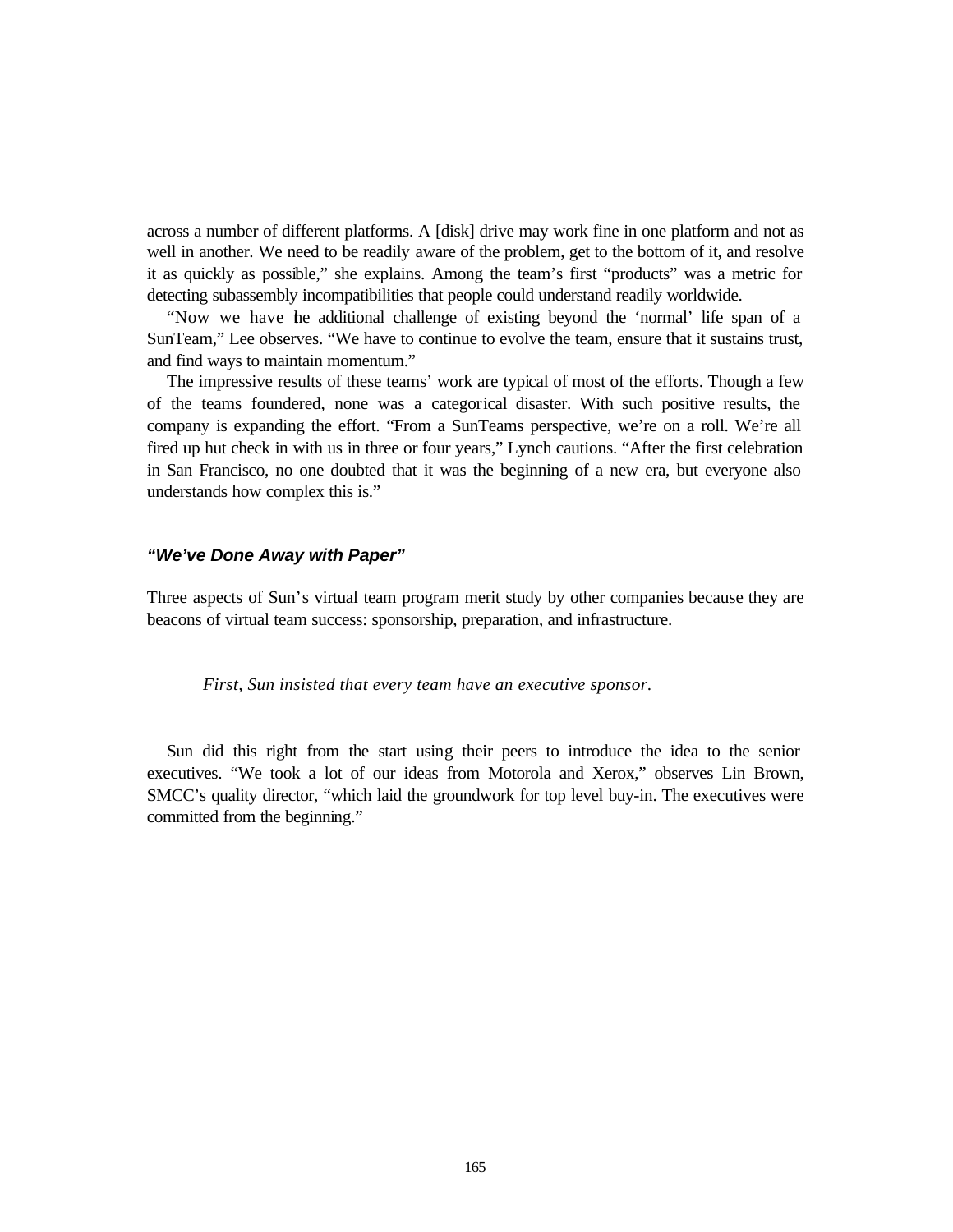To ensure ongoing executive involvement, each team had to recruit an executive sponsor. "The executive sponsor is important even for simple things such as approving travel budgets," says SMCC's Crosby. "The teams could just decide to get themselves together and do it, overcoming the first-line manager resistance to spending money on travel."

SunService's director of the East Coast Solutions Center Scott Woods, who served as executive sponsor of the Two-Day CQI Improvement Team, agrees. Executive support is needed because the team leaders don't control all the resources and budgets. The sponsor has to make sure the people who do control the resources understand."

McNealy's staff stayed involved; they were the judges for the final San Francisco competition, which proved to be highly significant for the attendees. "A lot of them had never seen these executives before," Brown recalls. "They were people that you hear about but never see. It was a really big deal to present to the Executive Management Group and get to socialize with them."

*Second, Sun prepared carefully for the Sun Team launch while leaving room for a great deal of flexibility and creativity.*

Unfortunately, many companies decide to move to teams without a great deal of forethought. Often an edict comes down to "form teams, with no supporting guidelines. Equally frequently, a company launches its team initiative with so much bureaucratic baggage that the effort is stillborn before it begins.

"One of our themes in SMCC is to have a very skeletal foundation so that the teams can go off and run with it in each of their organizations," says Crosby. "While we have to put some fundamental processes in place, organizations can creatively add to the process." This means that each team is free to develop its own agenda and schedule while holding administrative overhead to a minimum. Virtually every team that applies to be a SunTeam is accepted. When teams experience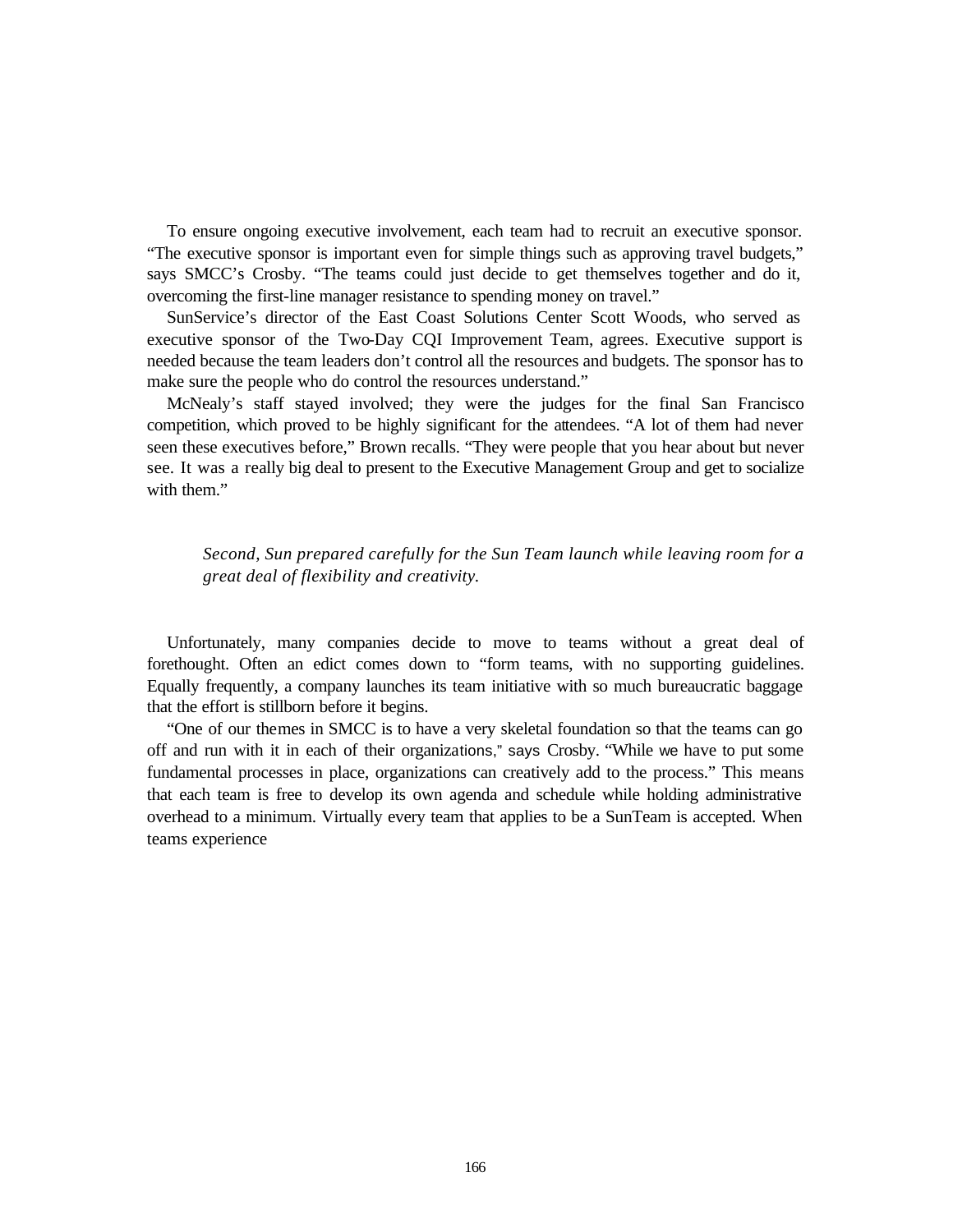unanticipated conflicts, they quickly resolve them themselves with guidance from the team sponsors.

*Third, Sun had the technology infrastructure to support a large number of virtual teams.*

Sun has been a boundary-crossing e-mail culture since it began in the early l980s. "The Internet has always been the backbone to Sun's approach to computing," Brown points out. "We use e-mail for everything that people in a lot of other companies use the phone for."

Possibly connecting the world's largest intranet in terms of Web servers, SunWEB did not even exist in 1994, but by 1996 it had 3000 servers connected to it.<sup>2</sup> "We started using the [World Wide] Web to support cross-boundary work the moment Mosaic [the first graphical browser] was discovered," Brown says. "It was a real natural for us. Now we handle an incredible number of things over the Web: internal employee handbooks, manager handbooks, benefits information, quality data, and all kinds of tools. It's become our method of choice for internal communication. It's so easy and effortless. You can take any piece of information and put it on the Web in about 10 seconds. We've done away with paper and moved to the Web."

At Sun, the Web is the place.

## **Moving from Place to Place**

"If you want to change an organization, the best lever is to change how it communicates," says W.R. "Bert" Sutherland, director of SunLabs, Sun's research and development group. "The big change of our time is what engineers call the 'time constant.' You can go around the globe in a matter of a few seconds in email; the postal service takes days or weeks; in the windjammer days, it took months. A phone call is instantaneous if I can get through. E-mail is fast but not instantaneous and you don't need the recipient's attention. Different communication styles lead to different organizations."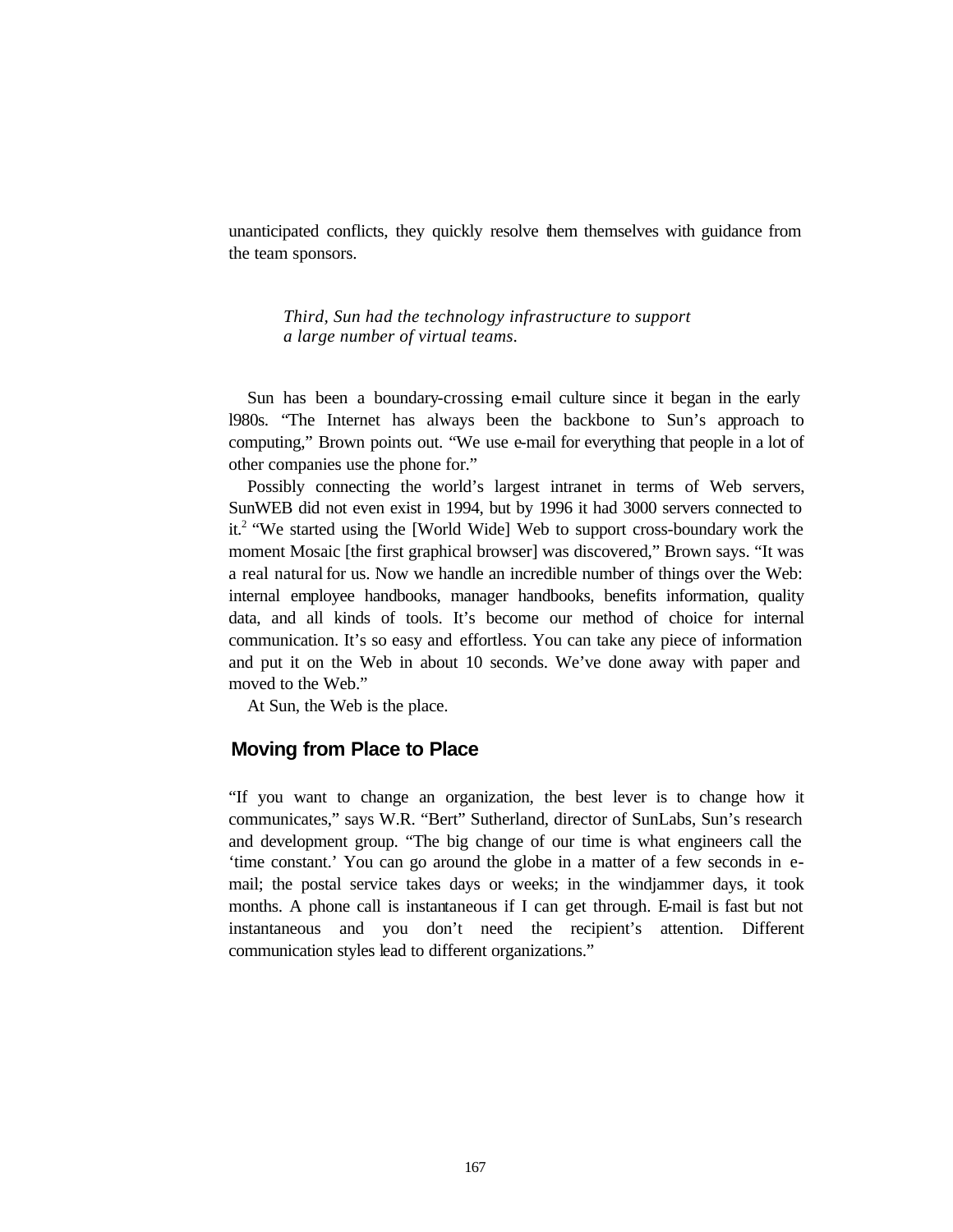While organizations can enormously increase their effectiveness with the smart use of technology, heed what we have heard repeatedly from our on-the-ground virtual team experts: "It's 90 percent people and 10 percent technology." Social factors above all derail the development of many virtual teams. Understanding the new "social geography" of media, as Sun is doing, provides a powerful advantage in constructing productive virtual work places.

Increased access to information is a primary driver of change from hierarchy-bureaucracy to networks. Virtual teams depend upon the open exchange of information, both internally and externally. Still there is a danger here.

#### *Absolute openness will absolutely kill virtual teams.*

As more information becomes more public, privacy becomes more precious. If all of its information and communications are public to everyone all the time, a virtual team will:

- ? Have more difficulty coalescing its identity;
- ? By-pass socialization rituals; and
- ? Remove essential supports for authority.

Issues of what is public, what is private, what is open, and what needs to be secure are central to virtual teams. In particular, these issues impact the design and development of cyber places, the true homes of fully realized virtual teams.

## *The Play Is the Thing*

*No Sense of Place<sup>3</sup>*is the title of Joshua Meyrowitz's ground-breaking book exploring "the impact of electronic media on social behavior." The essential message of the book is that electronic media are dissolving the historic connection between physical place and social place.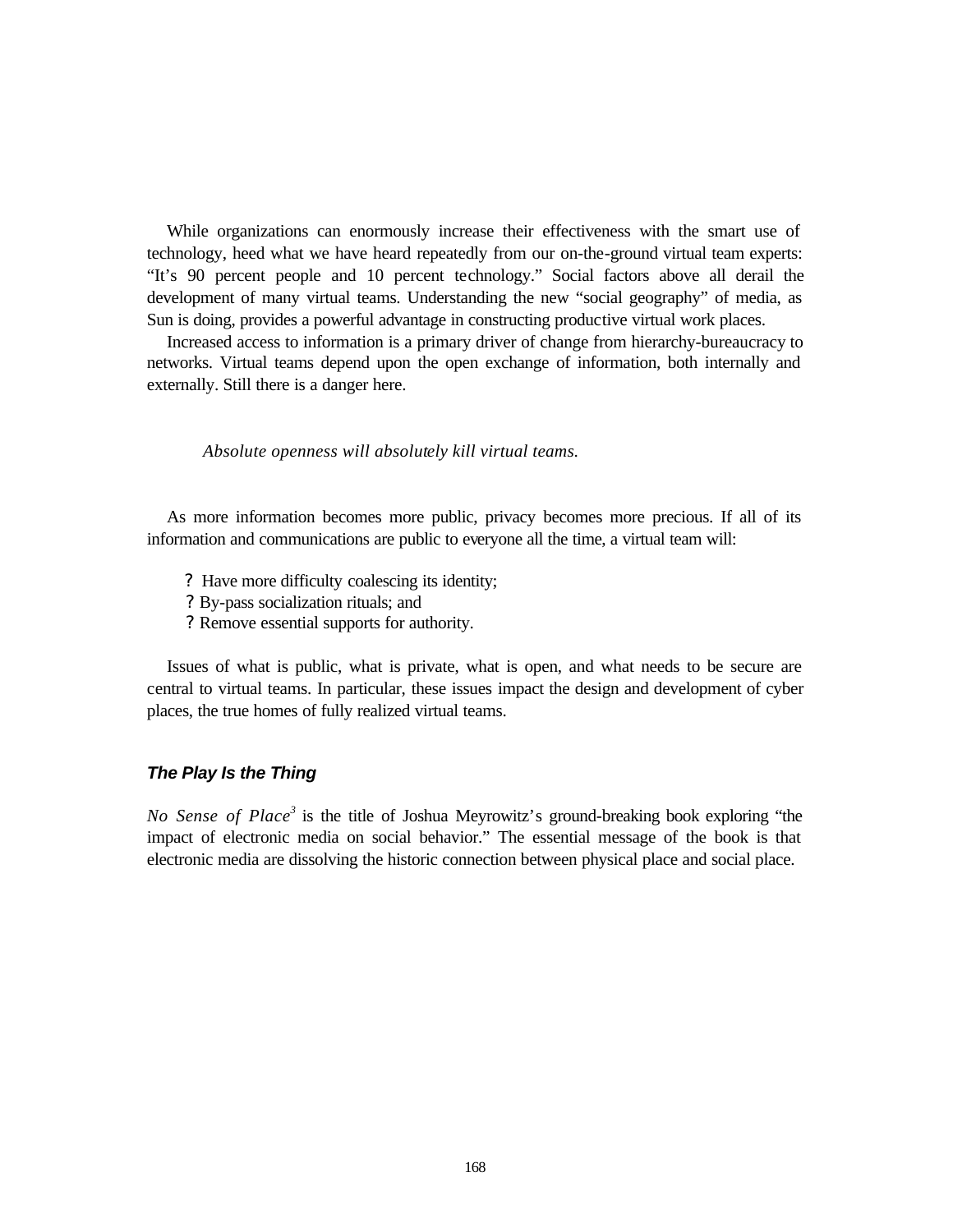Meyrowitz brings together Erving Goffman's concepts of how social settings influence roles with the mind-popping work of Marshall McLuhan who described media as extensions of the senses (see Chapter 4). Communications technology sets the stage for a whole new roster of roles as place expands into the ether.

Goffman said each role has two sides. Using the metaphor of a play, he described the role as presenting its public face to the audience and its private face "backstage" where the actors and director develop, rehearse, and discuss performances. Historically, belonging to a group has meant being able to go backstage. New people socialize into the group through their gradual introduction to the backstage. There they gain "inside" information. Promotion in a hierarchy means moving to ever newer, more exclusive stages.

Since time and place have historically been coincident, Goffman simply assumed the obvious, that groups communicated primarily face-to-face. Until now the more subtle relationship between physical space and social effect has been obscured.

"It is not the physical setting itself that determines the nature of the interaction, but the patterns of information flow," Meyrowitz writes. If the social setting is an information system, then new media dramatically change the role s that people play. He places roles in three categories essential to virtual teams: identity, socialization, and rank.

### *Identity*

For the group to have its own unique sense of *identity,* its physical location matters less than the "shared but secret information."<sup>4</sup>Members have access to this privileged information where and when the group gathers, providing them with a core sense of belonging. Shared but secret information separates members ("us") from others ("them") who do not have the same access. Backstage the team discusses options, resolves conflicts, and makes decisions.

Suddenly, in the electronic era, people no longer must gather in physical places to "belong." Virtual teams tend to have very porous boundaries and may have little or no backstage. As private group places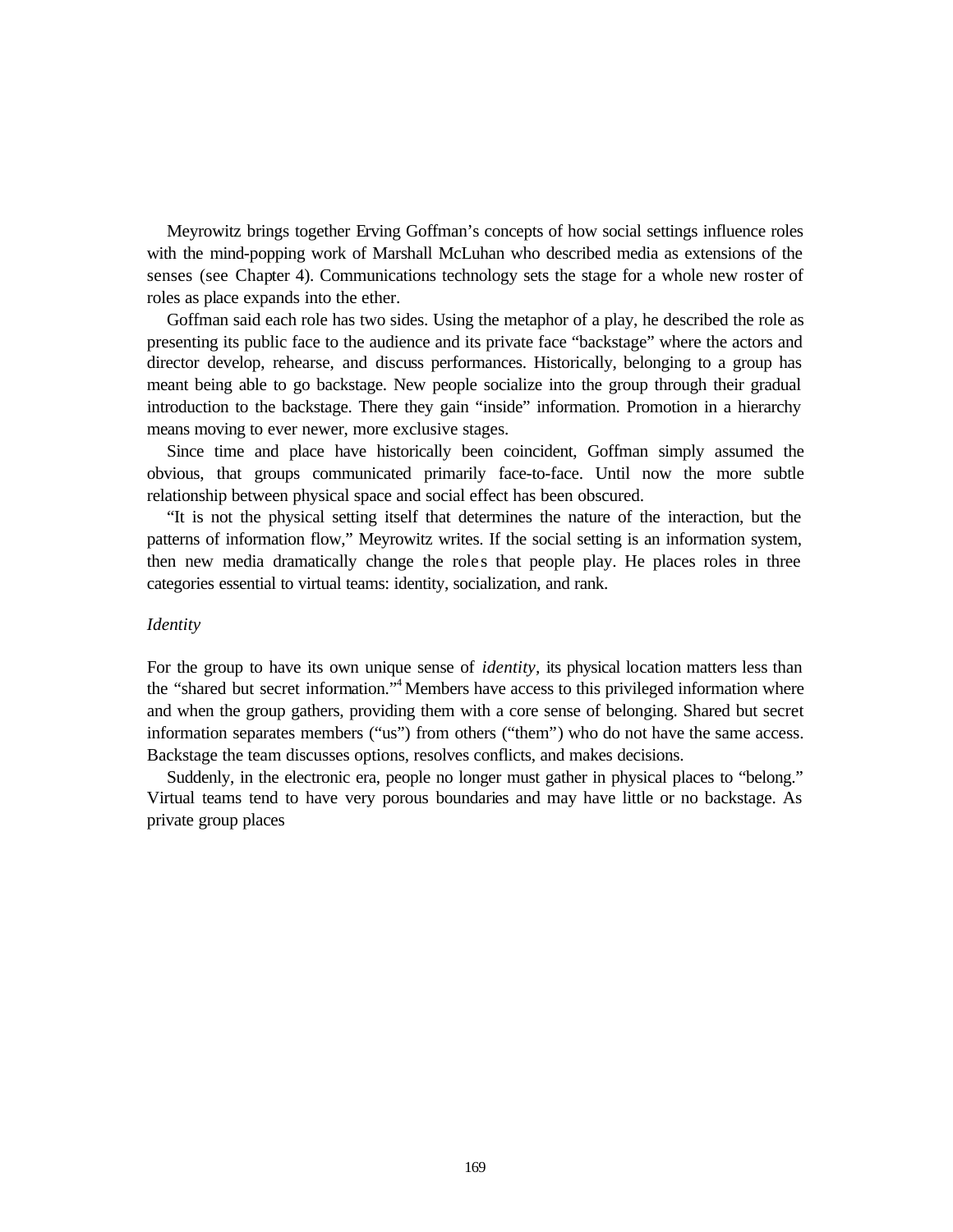become public ones, group identity, an elusive quality hard enough to establish in the virtual world, blurs.

#### *Socialization*

New people become members of a group through "controlled access to group information," the formal and informal processes of *socialization.* Orientation and training are formal processes of socialization, while hints, tips, and suggestions convey crucial knowledge informally. People grow into groups over time. When access to a physical place governs availability of information, the whole group can watch as new members transition into full participants through their rites of passage.

Since it is physically impossible to be in two places at once in the face-to-face wo~4d, access to new places also used to mean that you had to leave old places behind. The electronic era suspends the Newtonian laws of motion. Here people do not have to desert old places in order to access new ones. You can simultaneously attend numerous online places, acculturating yourself to new groups while weaning yourself from old ones. You even can multiply synchronous interactions: One European member of a major U.S. corporation's executive committee attended one of the group's meetings by video conference. At the same time, he took phone calls and talked to frequent office visitors. Where exactly was he during the meeting—or was he attending multiple meetings simultaneously?

As physical places give way to virtual ones, new members can instantly gain access to all of the group's information. Not surprisingly, traditional patterns of socialization are collapsing as transition stages become more difficult to discern.

#### *Rank*

According to tradition, *authority* is highly dependent on access to exclusive places that house special knowledge. Elite clubs are obvious locales that demonstrate the power that comes with place. University libraries are another; if you belong to that particular academic "club," you have access to its special knowledge which can literally make you an *authority* on a subject.

Indeed, the higher the group is in the hierarchy, the more these socially remote places convey a sense of "mystery and mystification."<sup>5</sup>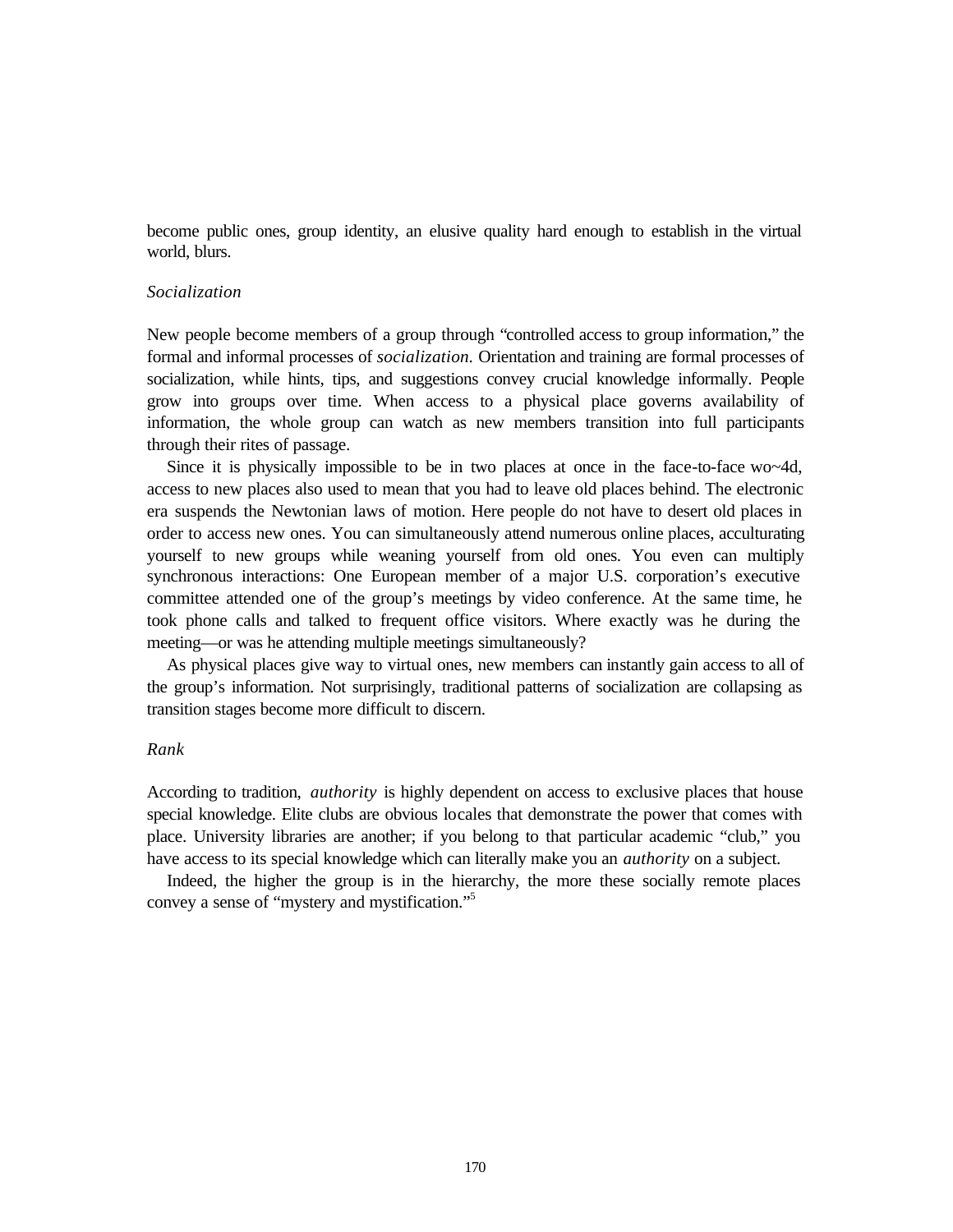Inaccessibility is a measure of status (or lack thereof). Members jealously guard backstage areas and carefully script performances.

Since the Nomadic era, new media have increased the ability of leaders to segregate and isolate information systems. The consequence is the extension of control. Here again, the electronic era is chipping away at these bastions of privilege. While it still may cost many thousands of dollars to join the country club, you need only pay your monthly Internet provider fee to enter into conversation with countless numbers of experts everywhere in the world.

Likewise, anyone with a modem and a World Wide Web browser now can visit thousands of university library home pages without ever registering for a single university course. Yet if that same person showed up at one of these libraries without an official identification card, access would likely be denied.

Another irony of the electronic era is that an anti-status symbol of the past is now an important tool to sustain authority in the future. Typing, once considered the province of the hired help, is a key skill in the electronic world. The effect of broader access to onceexclusive information has been felt nowhere more profoundly than in the upper ranks of hierarchy.

## *The "Construction" of Virtual Places*

The need for some degree of privacy is one of those archaic features of groups that remains essential for virtual teams.

*Privacy complements openness as individuality complements group cooperation.*

In general, virtual teams face more hurdles in establishing their identities than do collocated ones. Shared, exclusive information is one way that a team develops a strong identity. For many groups, privacy is essential. Such is the case with Buckman Laboratories' (see Chapter 2) online Research and Development discussion area where patentable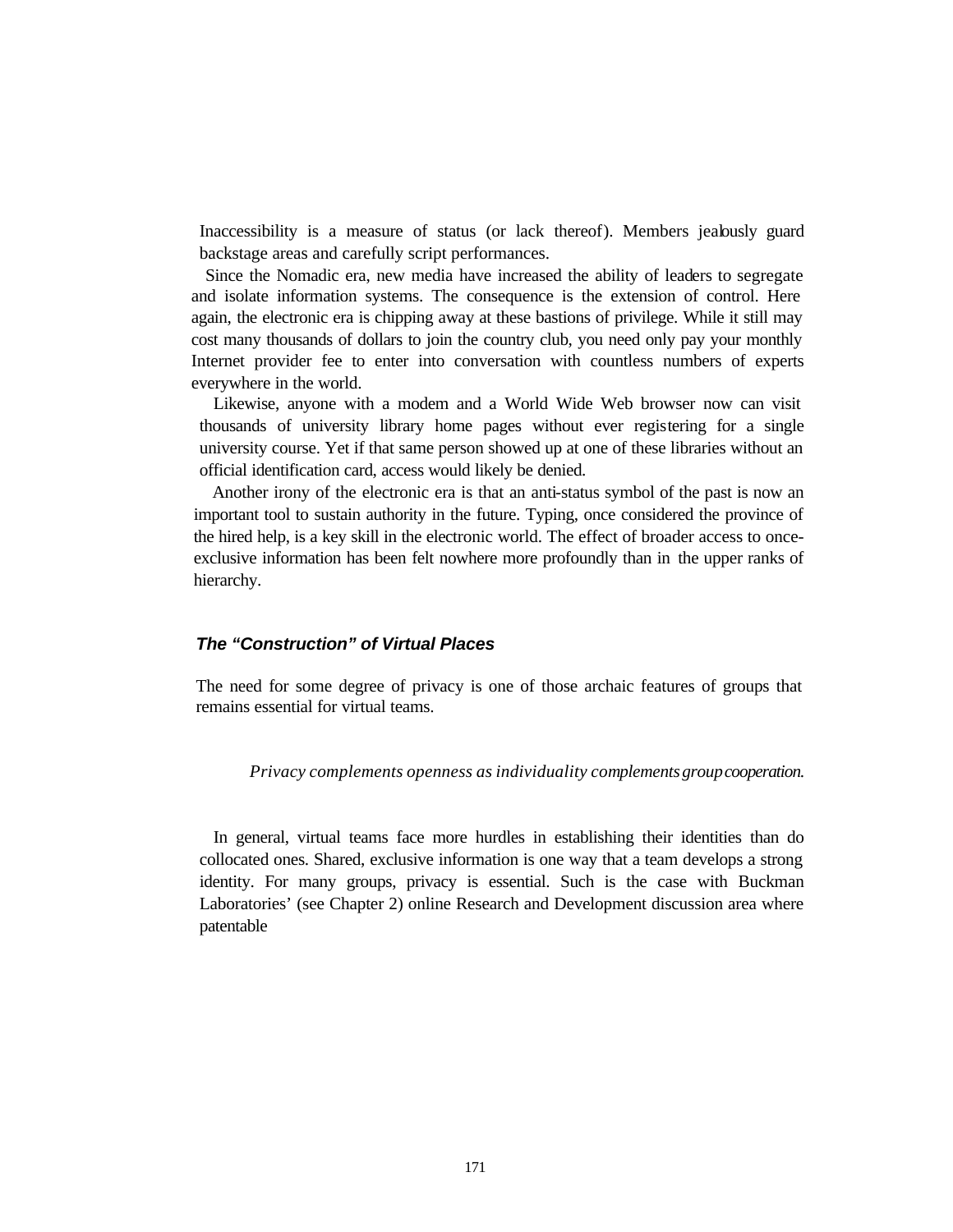products are under development. "Inviting someone into that forum is asking someone to look at your research notebook," says Victor Baillargeon, Buckman's former vice president of Knowledge Transfer.

Corporate borders secure the absolute need for some information exclusivity in the competitive private enterprise system. Membership and privacy are invariably established at the enterprise level. There an account on the corporate information system accompanies the badge with a picture for access to the physical facilities. At Buckman Labs, "membership" as an employee in practice means an account on CompuServe and passwords to Buckman's online discussion areas. Some of the discussions are open to the entire company and others are restricted.

For decision-making and negotiating tasks, team privacy is essential. Openness to disagreements and an ability to tolerate yet manage conflict are at a premium in healthy boundary-crossing groups. Yet these qualities are even harder to foster in a fish bowl. The 10 minute video of Sun-Teams preparing for their final presentations for the competition in San Francisco contains several amusing scenes poking fun at their need for privacy. Teams rehearse in private and present in public.

It is easy to design digital places that combine public and private areas, most simply through passwords and access lists. We have already noted that virtual team boundaries tend to be multilayered. Often they comprise a small core group, an extended team of less-directly responsible members, and an even larger network of external partners and tangential people. Companies regularly configure multi-level virtual spaces. Internet sites allow public access to published information, such as press releases and annual reports. Internal intranet areas require authorization with access to plans and interim results. Completely private places are where teams discuss their most sensitive issues, such as budgets and personnel matters.

By creating information places with graduated levels of access, virtual teams more easily and naturally stage the socialization of their members. At Buckman, for example, new employees begin by perusing the generally available information as a way to get to know the group's public persona. Soon, they receive passwords that offer access to the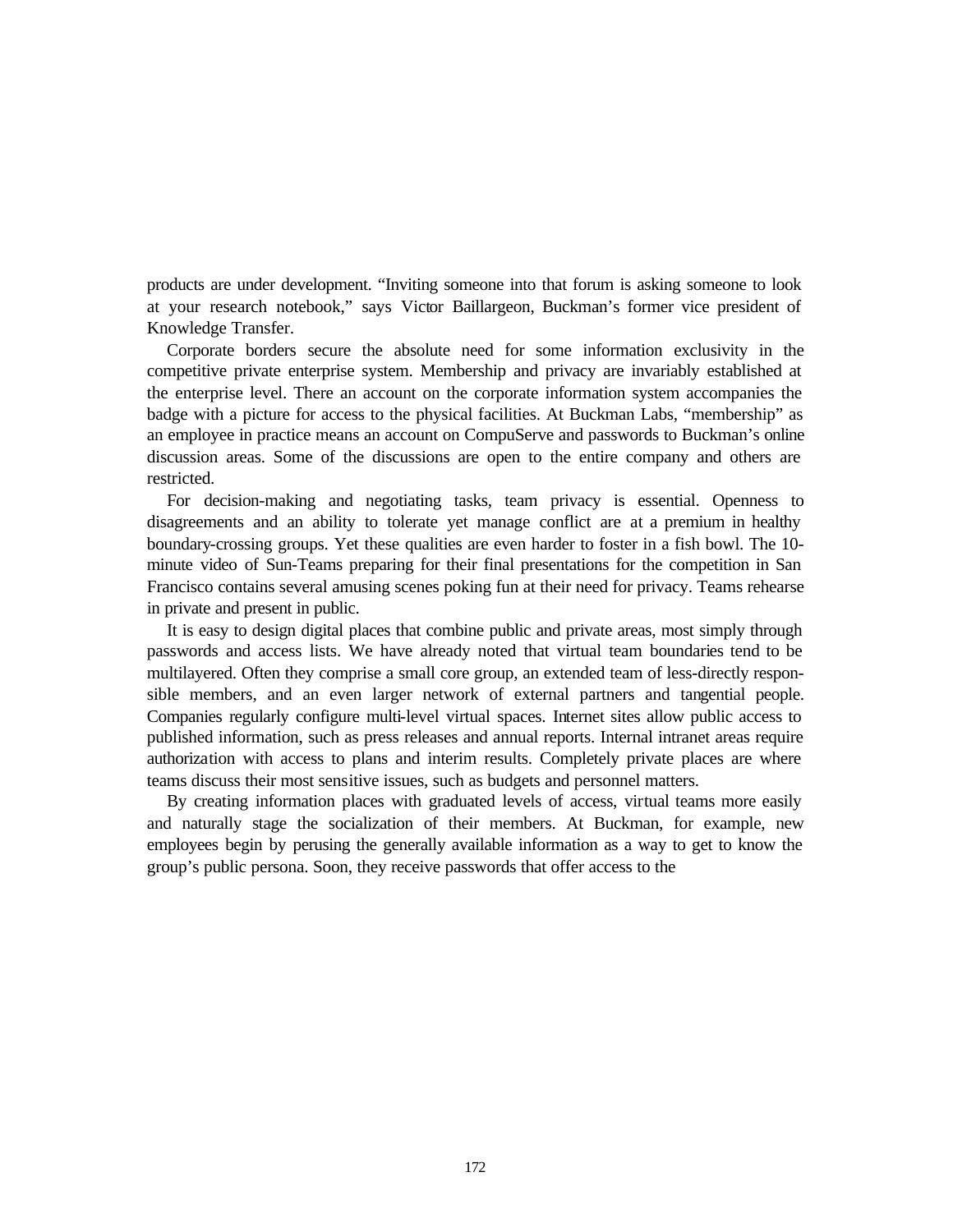"regular" inside information of the company's work. Later they are invited to join certain discussions with information that is proprietary to the group.

#### *Virtual Ladders and Competency Networks*

The social effect of increased access to information is most dramatic in the shrinkage of hierarchy—which is flattening but not going away. For the most part, middle and supervisory management ranks are dwindling. Executive management is, if anything, becoming more exclusive and remote, a trend symbolized by the steep increase in CEO salaries. For all the personal aversion of many senior managers to computers (a dying generational artifact), the best and most powerful tools of digital technology have always been put at the service of executive information systems. This is not likely to change in virtual organizations.

Executives face the greatest challenge in making virtuality work for themselves. They above all must balance two apparently conflicting needs. On one hand, they must follow a general admonition to share information cooperatively and broadly throughout the organization. On the other hand, they have the strong requirement to protect the privacy of their own deliberations and "below the waterline" information (the disclosure of which might "sink the corporate ship"). The behavior of protecting exclusive information from subordinates is all too easily carried into executive team relationships. One unfortunate consequence is a corresponding diminution of cooperative pursuit of overall corporate goals.

Paradoxically, while hierarchical boss-ship contracts, virtual teams and networks demand more *leader-ship* not less. Many leadership roles are changing. Virtual team leaders often act more as coaches than bosses. They are more likely to lead through influence than coercion, and are much more diverse in their sources of power.

Like vertical leaders, horizontally linked leaders need their private places. They too exchange peer-related information, debate standards, criticize rules, challenge orthodoxy, and otherwise prepare to meet their public leadership tasks. Membership in competency groups is usually "by invitation only" based on expertise and/or position.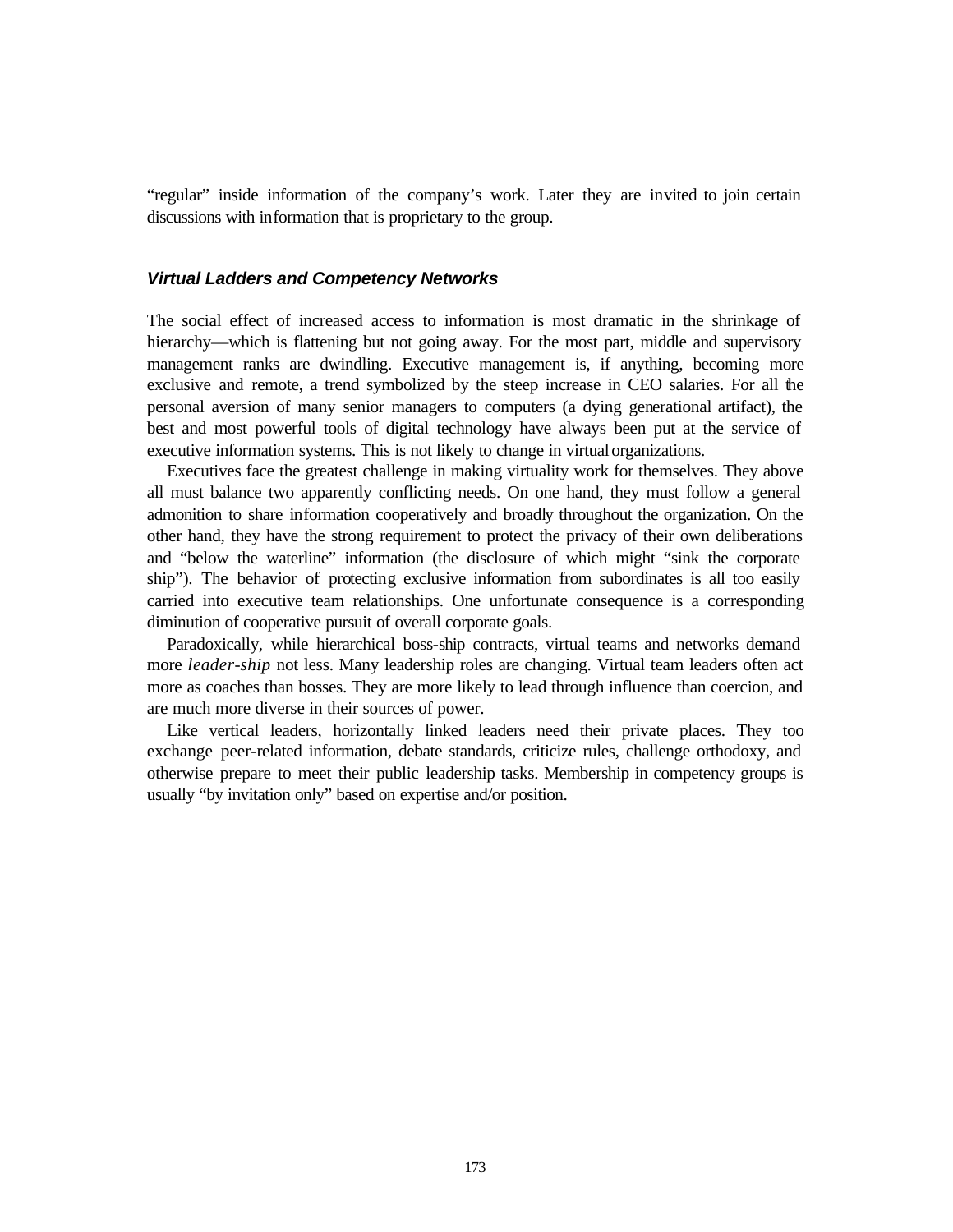*Competency networks that link people with common expertise (such as technical) or similar roles (such as project managers) address the need for horizontal leadership in virtual teams.*

### *Where Place Is Going*

Metaphors from the physical world regularly tag the online one. People sitting at computers work on their own desktops while accessing group information on servers at sites. Desktops may be a metaphor that in time will seem as quaint as horseless carriages. Regardless, some sense of place—like a site—will persist in the human online experience.

*Site* is a cross-over term. It simultaneously stands for a building (or group of them), a computer or a cluster of machines, and an ephemeral place of bits in cyberspace, as in a World Wide Web site. Physical and online sites alike range in size from small to gigantic. At the small end of the scale are physical and online "rooms." At the other end of the scale are corporate campuses like Microsoft's in Redmond, Washington and vast cyber facilities like America Online.

As teams and organizations expand their presence online, they will continue to create online places that are analogous to the information resources in their physical places. Each organization that goes online invariably creates its own digital place, stocking it with information and products previously available only in physical places.

The United Nations Development Programme (UNDP) is perhaps the most electronically sophisticated group at the global organization. It uses electronic networking both to carry out its mission—to build more sustainable livelihoods for all—and to encourage more direct individual and community participation worldwide in the UN. For the 1995 Fourth World Congress on Women in Beijing, John Lawrence, principal technical adviser at UNDP, and his colleagues "worked from behind the scenes," he says (echoing Goffman's language). Supported by the Education Development Center of Newton, Massachusetts, $6$ <sup>6</sup> the group "rented" an electronic virtual room where anyone could come in to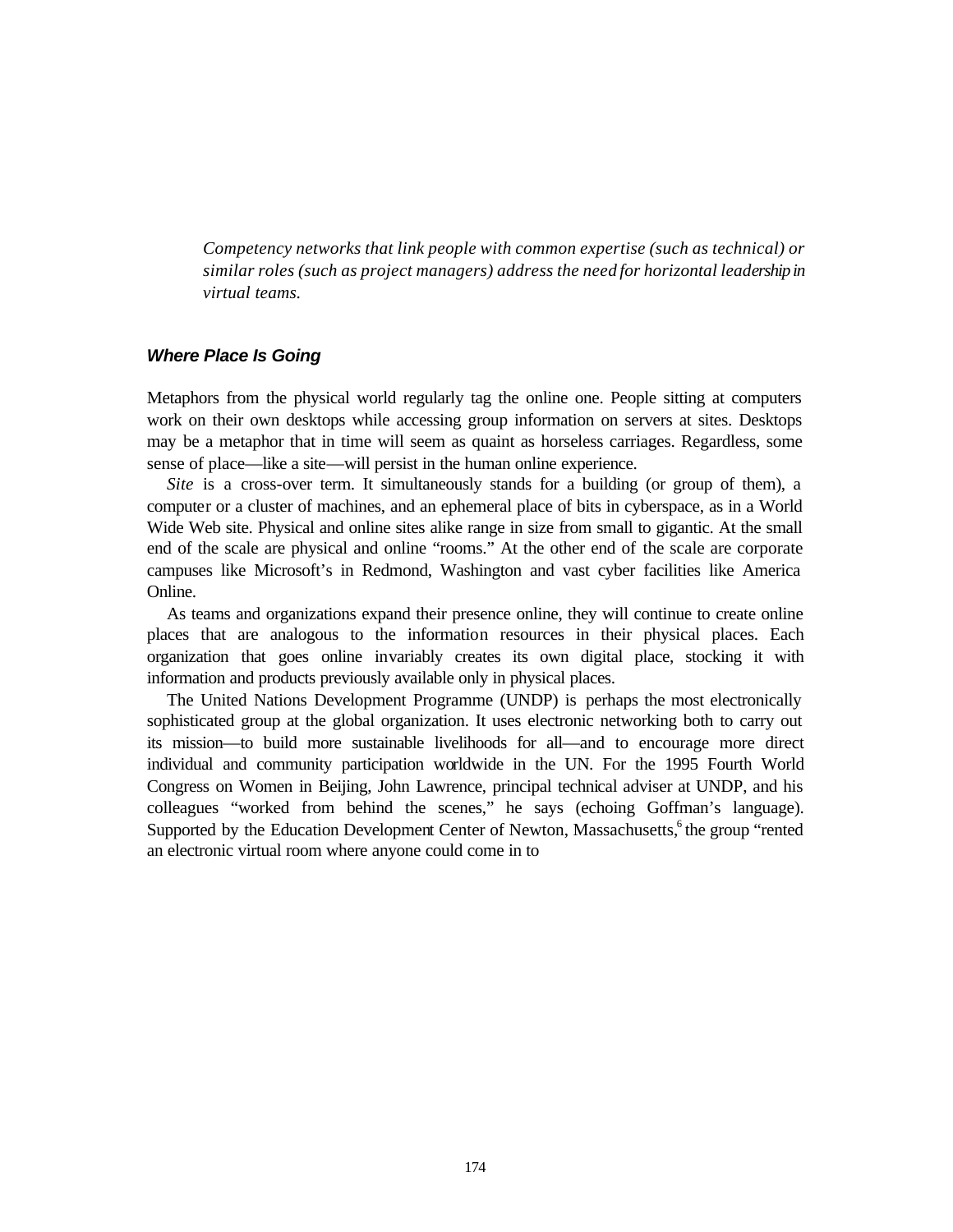discuss issues that were related directly to agendas raised." During the summit itself, they scanned relevant documentation on to the Internet as it became available. Annotated summaries of sessions were available during or just moments after events took place so that anyone anywhere in the world with Internet access could view them.

People create online places from the ground up. To do so, they use virtual analogs of desktops, rooms, offices, factories, malls, and communities. These and other familiar "place" metaphors serve as the building blocks for local cyberspace. We anticipate these metaphors will rapidly evolve from cartoonlike storefronts and graphical menus to increasingly sophisticated three-dimensional virtual realities that members will "walk into and fly around." As the early generations of kids growing up with computers mature, they will incorporate the representational features of game technology into virtual team interfaces.

## **Product Places**

Insofar as they could be developed in digital form, Information Age technology products always have occupied a privileged position in the world of virtual work. They benefit from a basic axiom of "going virtual"?

*Digitize early and often. Start your results in digital form and keep them digital as long as possible.*

The development of products in digital form offers one significant way that virtual teams can go beyond physical place metaphors. This capability has been slowly developing for the past two decades.

### *The Result Is Where* **We're** *At*

One early case of an astonishingly successful global virtual team was Digital Equipment Corporation's Calypso Project in the mid-1980s. $8$  This team created a revolutionary new minicomputer design. It was so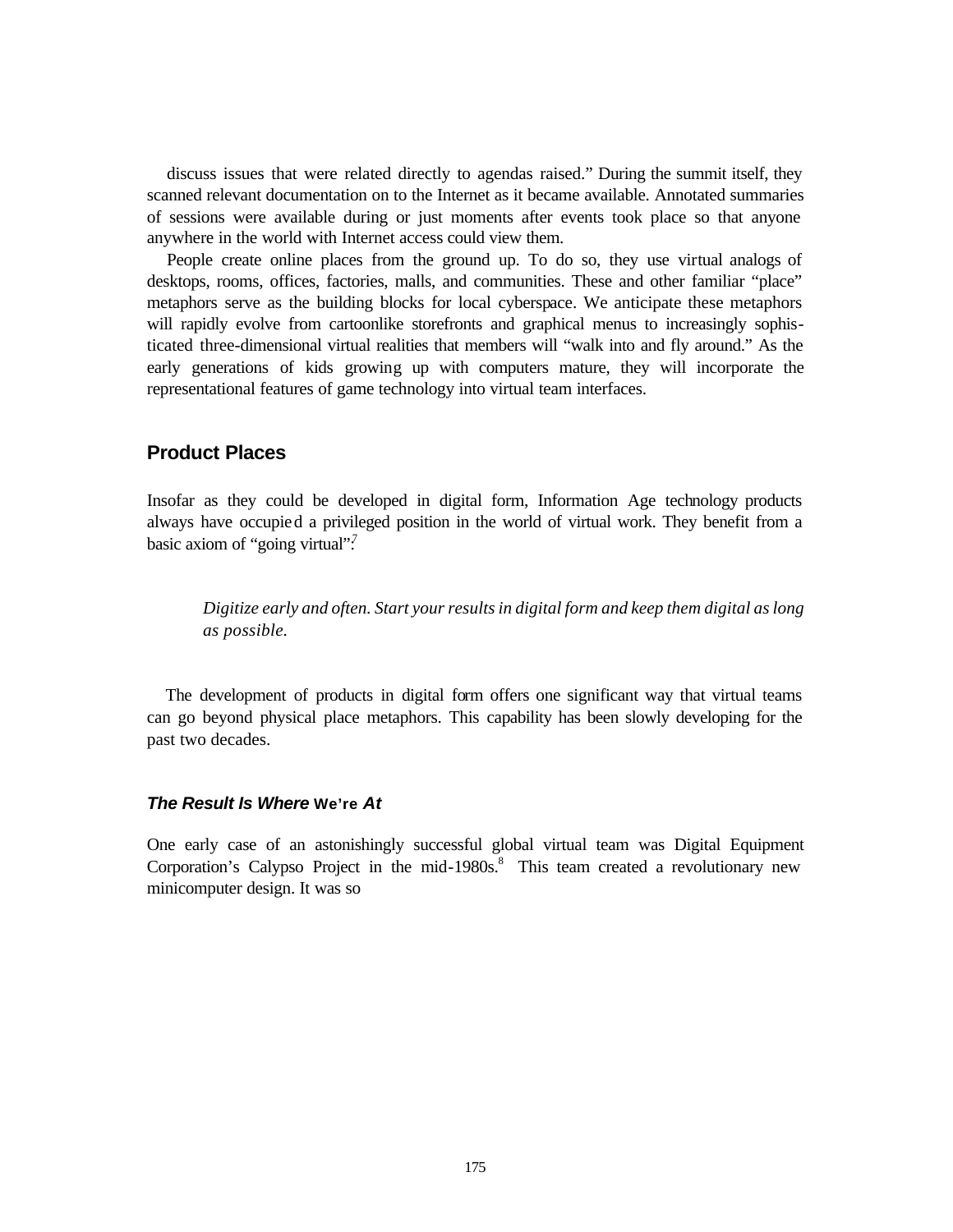robust that it served as the basis for a major product line, the VAX 6000 series. At the same time, the Calypso team built a production capacity that saw the first machines roll out simultaneously from three plants separated by an ocean. Everything was done in record time, and the project generated  $\mathcal D$  billion in revenues the first year, and many billions in the years to follow.

From the beginning, Calypso put its whole product design online. Thus it closed the loop on what had been a gradual transition through the 1970s in engineering and manufacturing design from analog to digital processes. The project's most intriguing technology innovation was its product database that contained everything from chip design to the metal "skins" of the machines. The product design was the team's "place." Everyone on the team had access to the whole product database. At the same time, the communications system was designed to notify people only when changes were made in areas that they had previously specified as important to them. Thus, the product itself in its digital form became a highly specialized primary communications medium.

While a computer design eventually must go from bits to atoms as a machine is made, software is a pure product of the digital age. Software is a truly ephemeral "thing" that naturally lives in virtual space. Software teams have always been at the leading edge of virtual work. Two key factors genetically code them for success. First, they have a commonly accessible online product focal point for their interdependent tasks. Second, they tend to have the necessary computer technology for communicating easily across boundaries. In our experience, the weakness of distributed software teams usually lies in their people and organizational issues, not access to their common product or the availability of technology.

One early very successful global software project was the team that developed the Ada language. Military and other applications that require very fast real-time data processing for systems such as the Boeing 747 use Ada. Beginning in the mid-1970s, a core group of a halfdozen people engaged with a larger set of 100 key contributors in 20 countries. Together, they carried on a complex set of technical conversations over the DARPA network, the military forerunner to the Internet. Over the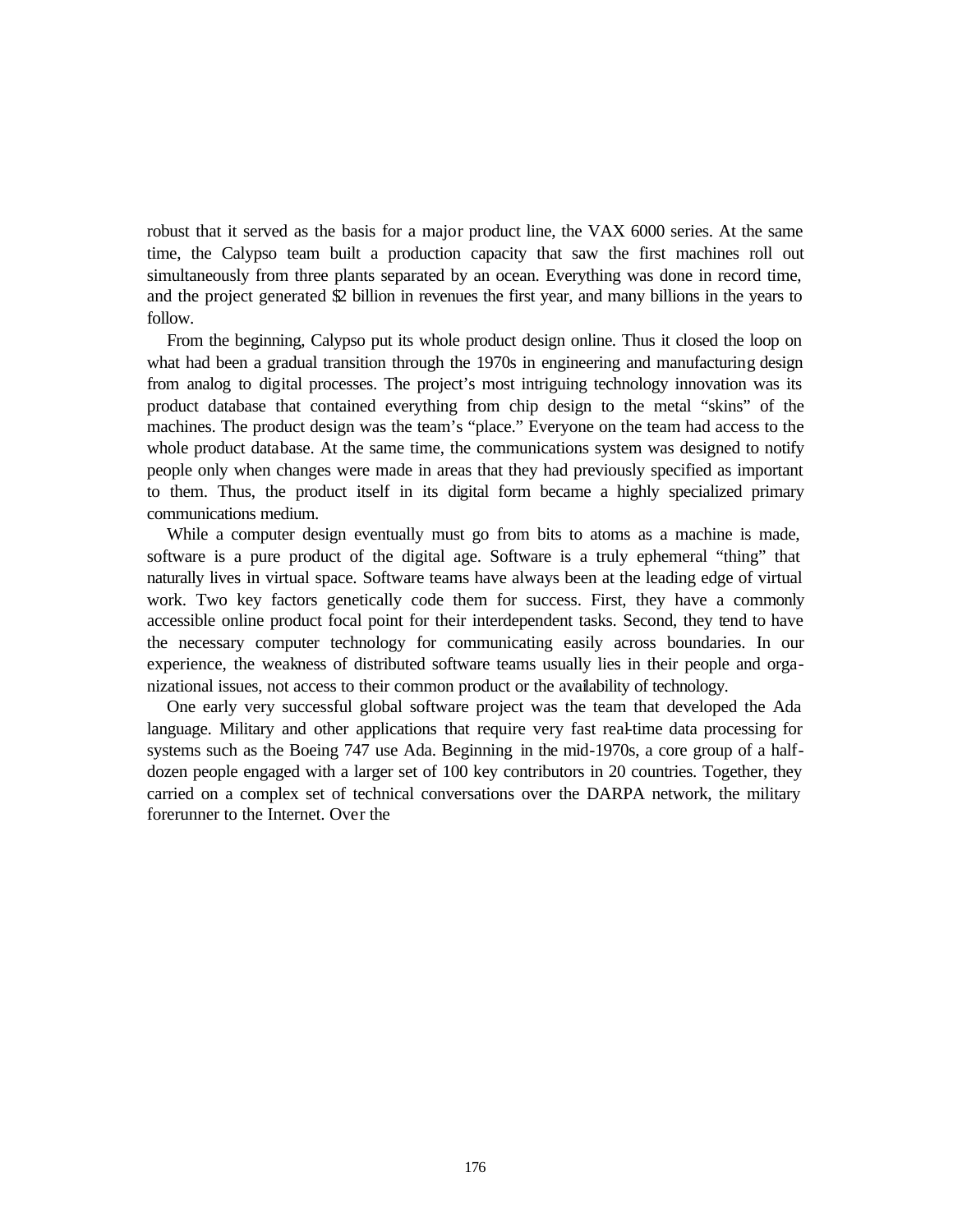multi-year course of the project's development, the conversation volume grew to 10,000 comments.

As with Calypso, the Ada product was both online and shaped the team's (online) conversation about it. Jean Ichbiah, the Ada project manager and now CEO of Textware, credits the early establishment of a coherent architecture (that is, strategy) as the key to organizing the talents and time of the larger team of teams. The architecture and the creative issues it posed provided the classification system of topics that structured conversations among team members. As conversations came to resolution, results would accumulate in the language product. Ichbiah believes that "distributed product development is very positive because it requires the process to be more structured and formal, with well-defined interfaces between relatively independent components."

"The story was very interesting from a networking standpoint," says former Apple senior vice president Ike Nassi, who was originally a reviewer of the Ada over a fiveyear period. "Remember: this was DARPANET in the very, very early days. The reviewers worked with the language design team that was drawn from groups in many countries. We had a series of very official language design notes that were issued by the language design team with extensive commentary. It was a very formal process. We'd download the notes and then send lots of e-mail back and forth. It was almost Talmudic in nature. Visualize scholars sitting around a virtual table pouring over scrolls and arguing over Judaic interpretation. A lot of thought went into a lot of issues and in the end Ada popped out."

### *All Virtual Presence*

Although they were pioneers in complex virtual team collaboration, Ichbiah and the Calypso team managers also attest to the importance of face-to-face meetings as a necessary part of the communications mix. In "extreme virtual teams," however, faceto-face plays little or no role.

Lynx is an example of a very large-scale, completely voluntary distributed software project community that operates with very little face-to-face contact. This is the Internet-based global group of over 500 engineers and other professionals who develop, maintain, and evolve Lynx, the Netscape of text-only Web browsers.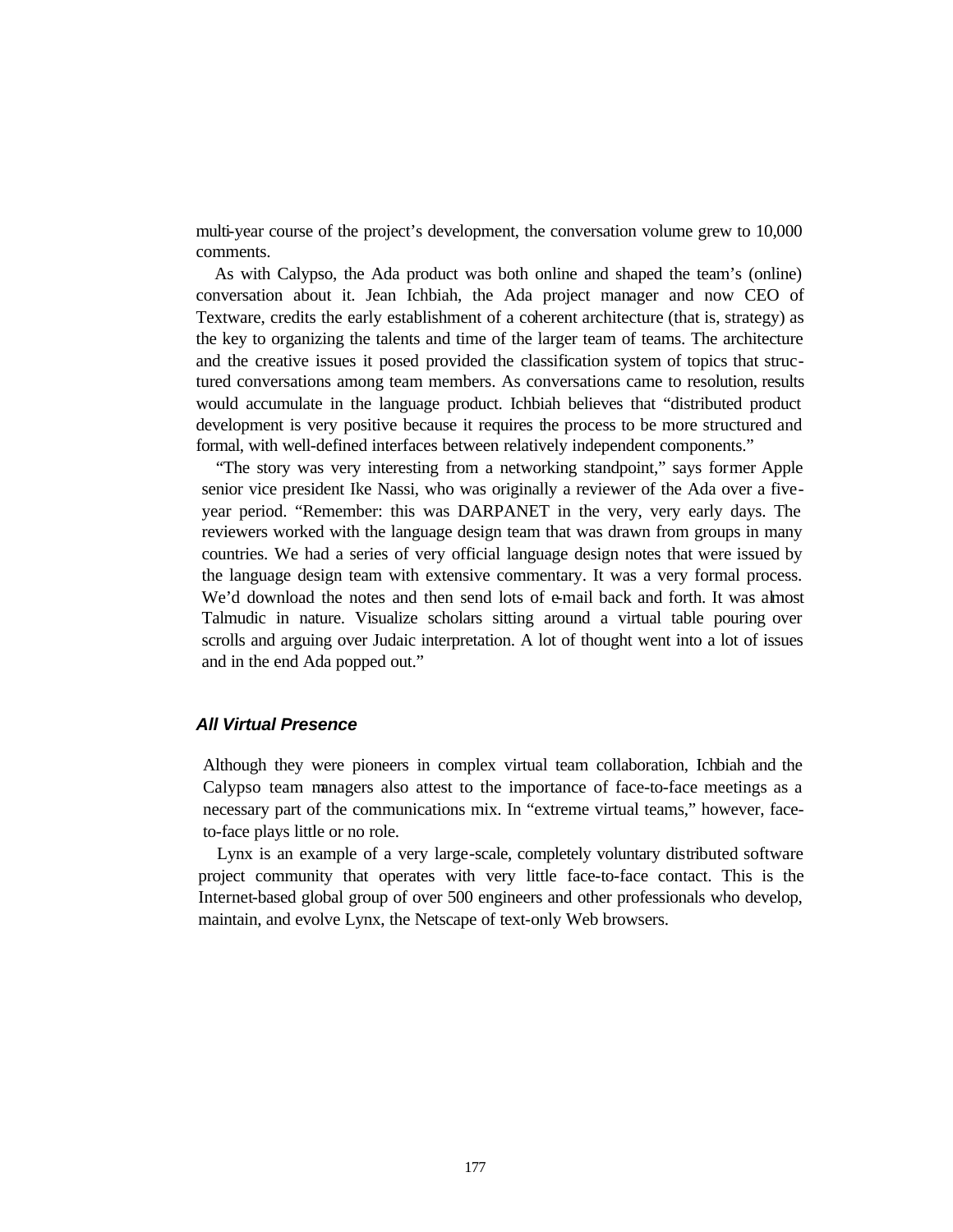The Lynx network is organized into a teamnet of specialized working groups that use the simplest form of digital interaction, an e-mail list. "The mailing list serves to collect code patches and to return glory to those who contribute them," says Al Gilman, who keeps a FAQ (frequently asked questions) for the list. "It also collects trouble reports and carries discussion among the participants that are generally related to Lynx. The list participants function as a self-managed team to repair and improve the Lynx product.

Using your result as the lodestone for place does not have to be big and complicated. It can be as simple as a memo or report. At the University of Texas, Kathleen Knoll and Sirkka Jarvenppa conducted studies of virtual teams who never meet yet who must produce common products. They analyzed data from 19 teams numbering from three to seven graduate students each at 13 different universities in nine countries who only used e-mail to communicate.<sup>10</sup>

The best predictor of success for these extreme teams seemed to be a decision "during or soon after brainstorming, to work from a common document summarized from everyone s comments. This process seemed to help the teams collaborate." Teams with a common document early in the process generally communicated more frequently. They also had more consistent and even participation, showed less conflict, and evinced more satisfaction in the project. Finally, they demonstrated a greater sense of team," meaning that they communicated "feelings, context, sensory information, roles, and identity."

## **Virtual Technology Principles**

As place becomes ephemeral and moves online, it also has a physical existence in technology. Network technologies and organizations are coevolving, each influencing the other. The principles of distributed organizations complement the principles of distributed technology. Virtual teams are small group networks coming to life in the age of computer networks, and vice versa.

A severe organizational dissonance arises when a company installs new network technologies without changing its traditional hierarchical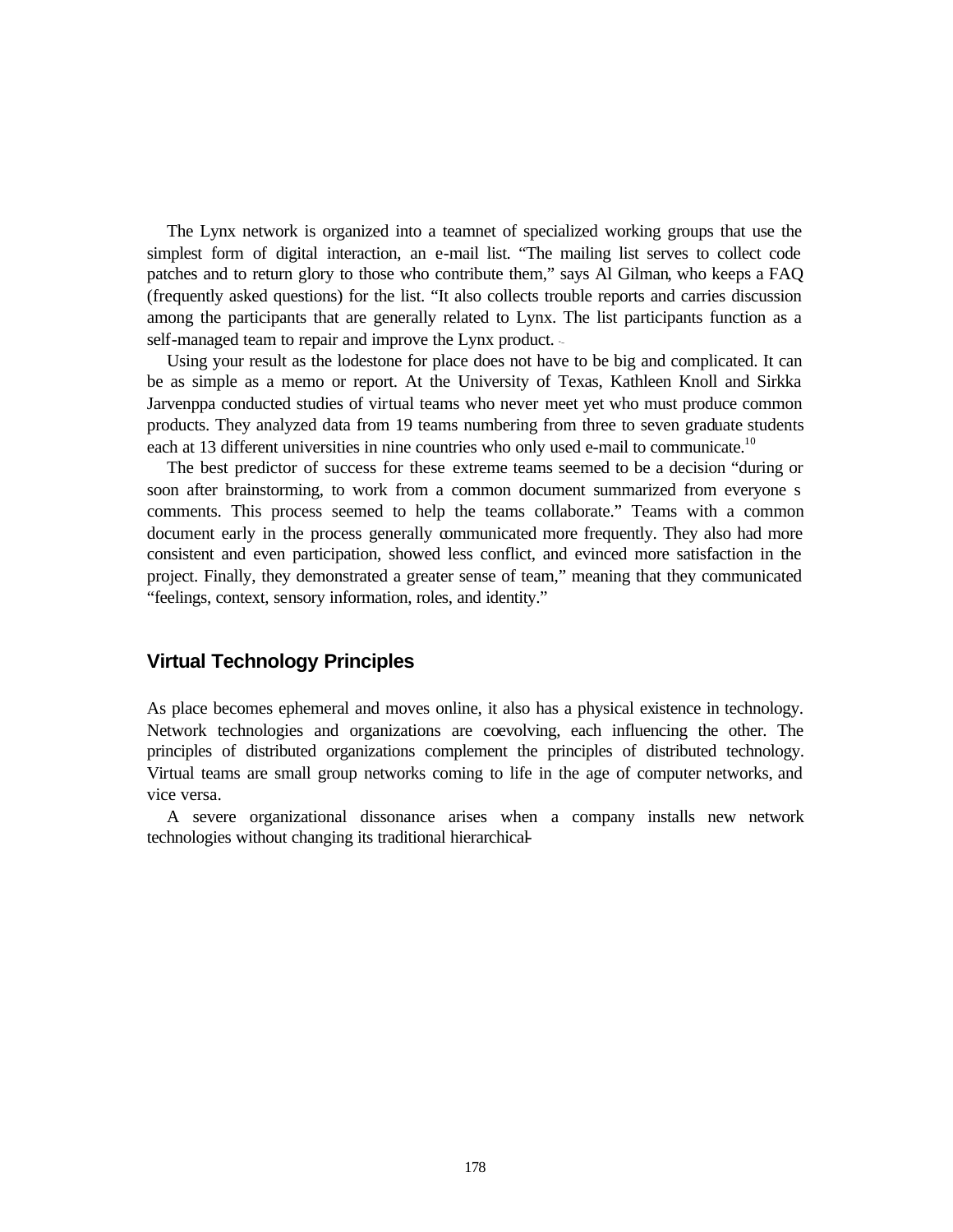bureaucratic management. The then-dominant form of mechanistic organization shaped early computing with its massive mainframes and "slave" machines, totally dependent "dumb" terminals. Nowhere is this more clear than in traditional MIS (Management Information System) departments. Such centralized facilities sprang up to manage mainframes. Today the decentralized network paradigm drives computing. Virtual teams and network organizations at all levels leverage this technology best.

A network of computers and a network of people share some common conceptual elements:

- ? People are nodes;
- ? Links are links; and
- ? Purposes are applications.

The people/links/purpose model of virtual teams fits the features of the digital workspace that network technologies create. A schematic of a technology network often uses circles and lines. Circles stand for nodes that are individual machines, sites, or networks. Lines are the technologies that connect the nodes. A picture of people networks looks similar. Typically it consists of circles that stand for people or organizations with connecting lines indicating relationships. Often missing in both types of these circle -line diagrams is the third critical element: the purposes—the applications of the network.

The virtual team principles can help you shape networking technology to support your boundary-crossing groups (Figure 7.1).

#### *Network Nodes*

Just as the word "people" in virtual teams comprises three principles, so does its correlate in technology networks, "nodes." A virtual team's technology network has:

- ? Independent nodes;
- ? Shared servers; and
- ? Integrated levels.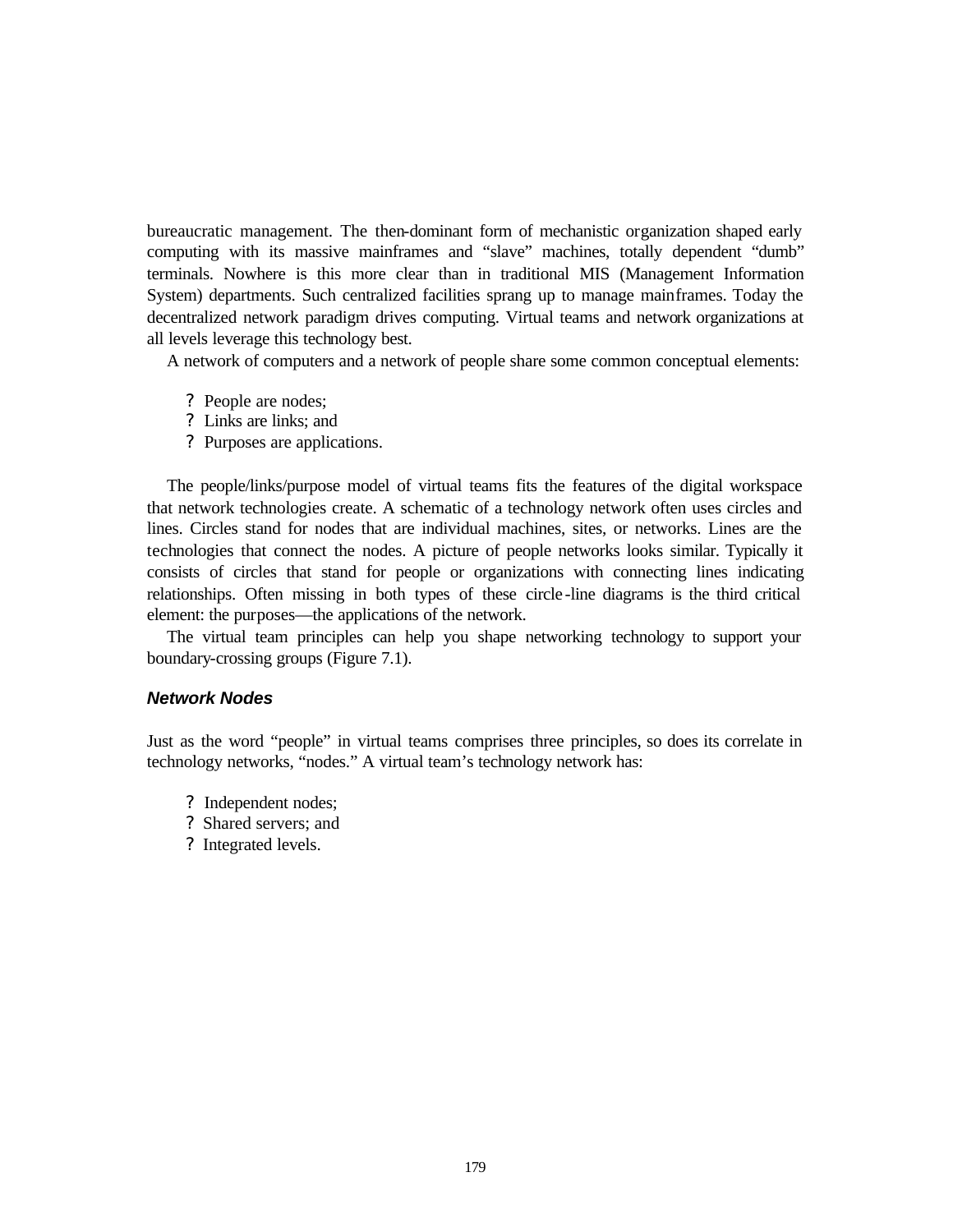

**Figure 7.1 Virtual Team and Technology Principles**

The power of the team relates strongly to the adequacy of technology tools available to the people to do their work. For virtual team members, this usually means personal computer power—a node. "Independent nodes" on the computer network enable every virtual team member to have the ability to work independently *and* interdependently. Ever since the earliest configurations of terminals and mainframes were eclipsed (which is not to say they have disappeared), computer networks have depended upon some minimal level of intelligence, or independence, in their nodes. When your LAN or Internet connection goes down, your PC, your independent node, continues to function. Ideally, all virtual team members have their own PCs.

Computer network servers reflect the shared leadership of virtual teams. Servers house information that is common to virtual teams—their databases, applications, documents, and other files that belong to the group as a whole. In the client-server computing paradigm, typically each organizational unit has its own server, for example, a departmental server.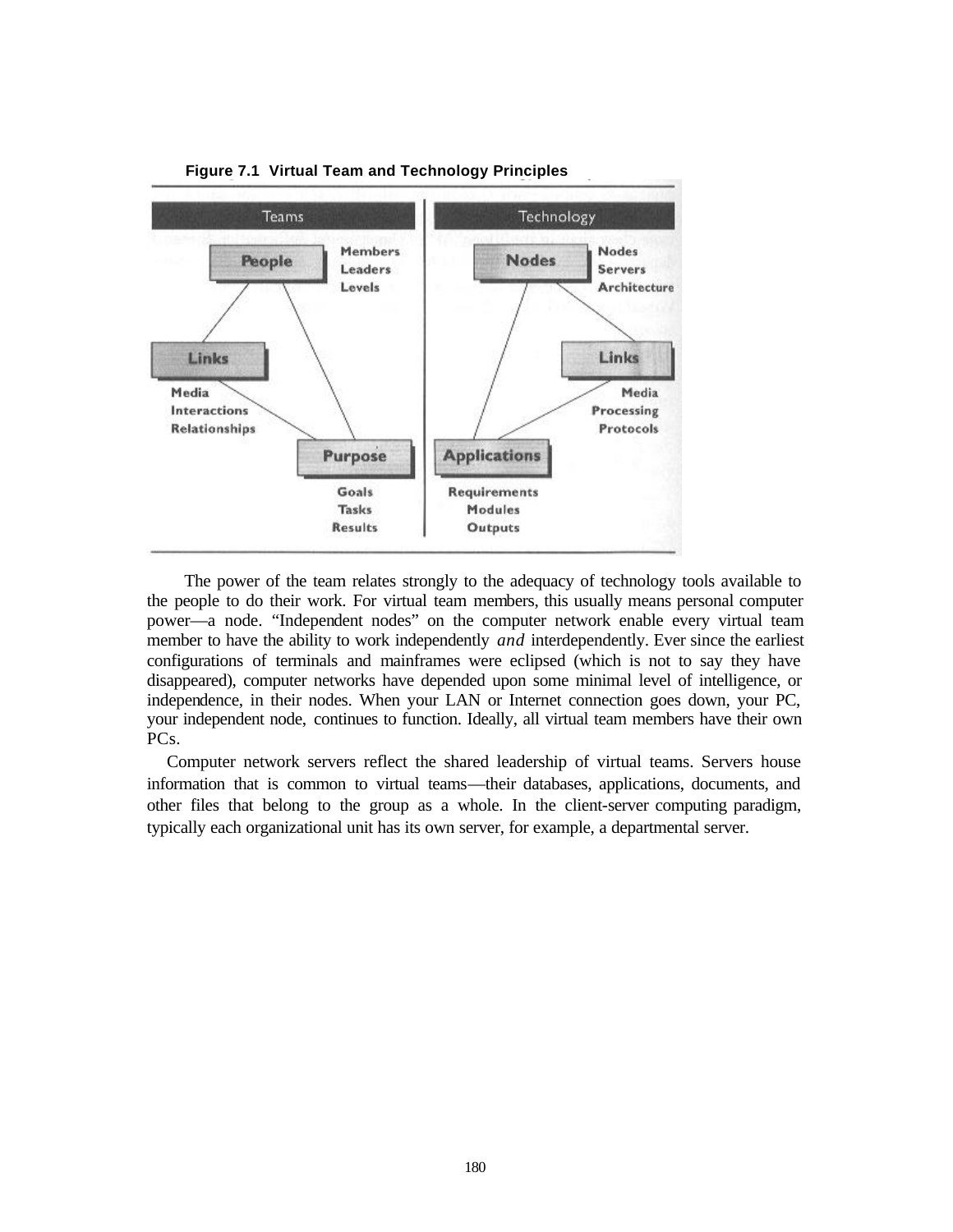Virtual team leaders often have responsibility for the information on the server and for who has access to it. Servers suggest *service,* an important metaphor for the emerging mode of leadership in virtual teams, what Robert Greenleaf calls "servant leadership."<sup>1</sup>

Just as virtual teams, teamnets, and other people networks are structured in levels, so are technology networks. From the ever-shrinking gates on chips to processors and peripherals to the awesome reach of networks of networks, complex computer and communications systems follow an inclusive sets-within-sets-within-sets design. A multilevel architecture is a *sine qua non* of good digital technology. For virtual teams, integration is a practical matter. It arises both in the technologies the team chooses to support its functioning and in the technologies it uses to generate its work product. Will our applications work together? Can we link to the corporate networks? Can we connect remotely? These are key pragmatic issues that virtual teams must resolve.

## *Connecting through Links*

Organizational links are the great differentiators of virtual teams—supported by their corresponding technology links:

- ? Multiple media;
- ? Boundary-crossing processing; and
- ? Trusted protocols.

Nodes alone do not a network make. Both technology and people networks need physical links. Virtual teams access multiple media drawn from the array of communication forms developed over the ages. For interactions other than face-to-face ones, technology links are the physical connections that virtual teams live by. In the digital era, the computer-based medium includes all previous media. It is increasingly easy and commonplace to mix print, audio, and video into multimedia. Even handwriting plays a role in virtual teams: People share virtual whiteboards through their Web browsers while working synchronously with audio and sometimes video links. (Still nothing has quite the feel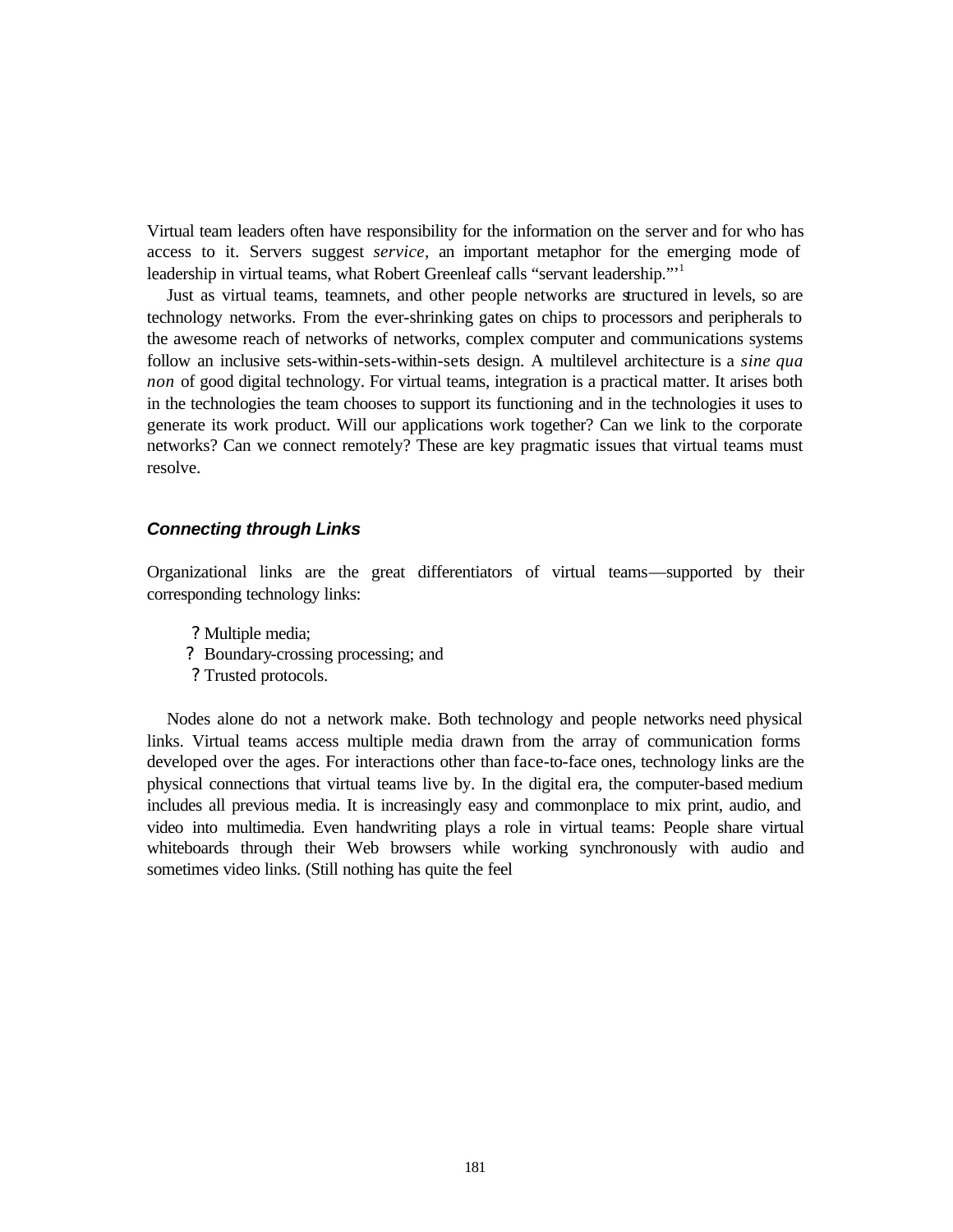of a handwritten personal note, increasingly cherished in the digital era.) The best virtual teams use multiple media.

Virtual teams need to be able to move their work across complex and diverse technology boundaries. For virtual teams, processing leaps across space, time, and organization boundaries. Data flows to and from and among many different locations. More than one virtual team member has lamented, "I couldn't read your file. It came across as gibberish." If a team cannot move its work from node to node, it clearly impairs its ability to function effectively at a distance. To develop distributed work processing, you need to be concerned with the computer processing capability of your teammates as well as your own.

Trust has its correlate in technology networks in protocols. Processing across boundaries requires more than physical connections. Protocols, permissions, and open formats are based on agreements and decisions of people who manage systems. It requires people's agreements to make it possible for cross-boundary computing systems to work together. Trust in this arena is vital. In most computer systems, people do not give out permissions lightly. Establishing and agreeing to protocols are areas of cooperation that enable the development of technologies to work together. A large-scale example of this is the  $TCP/IP<sup>12</sup>$  Internet standard. Without thousands of people committing to use the same technical standards, the Internet simply could not function.

### *Purposeful Applications*

The third analogy is between organizational and technology purposes. For a virtual team, goals first surface at the beginning of the group process. In a similar way, original requirements and specifications are necessary early on for technology development. Vision sparks the need for new technology together with perceptions and anticipations of user needs. Purpose grows from the seed of vision and clarifies into a system design with:

- ? Cooperative requirements;
- ? Interdependent programs; and
- ? Concrete outputs.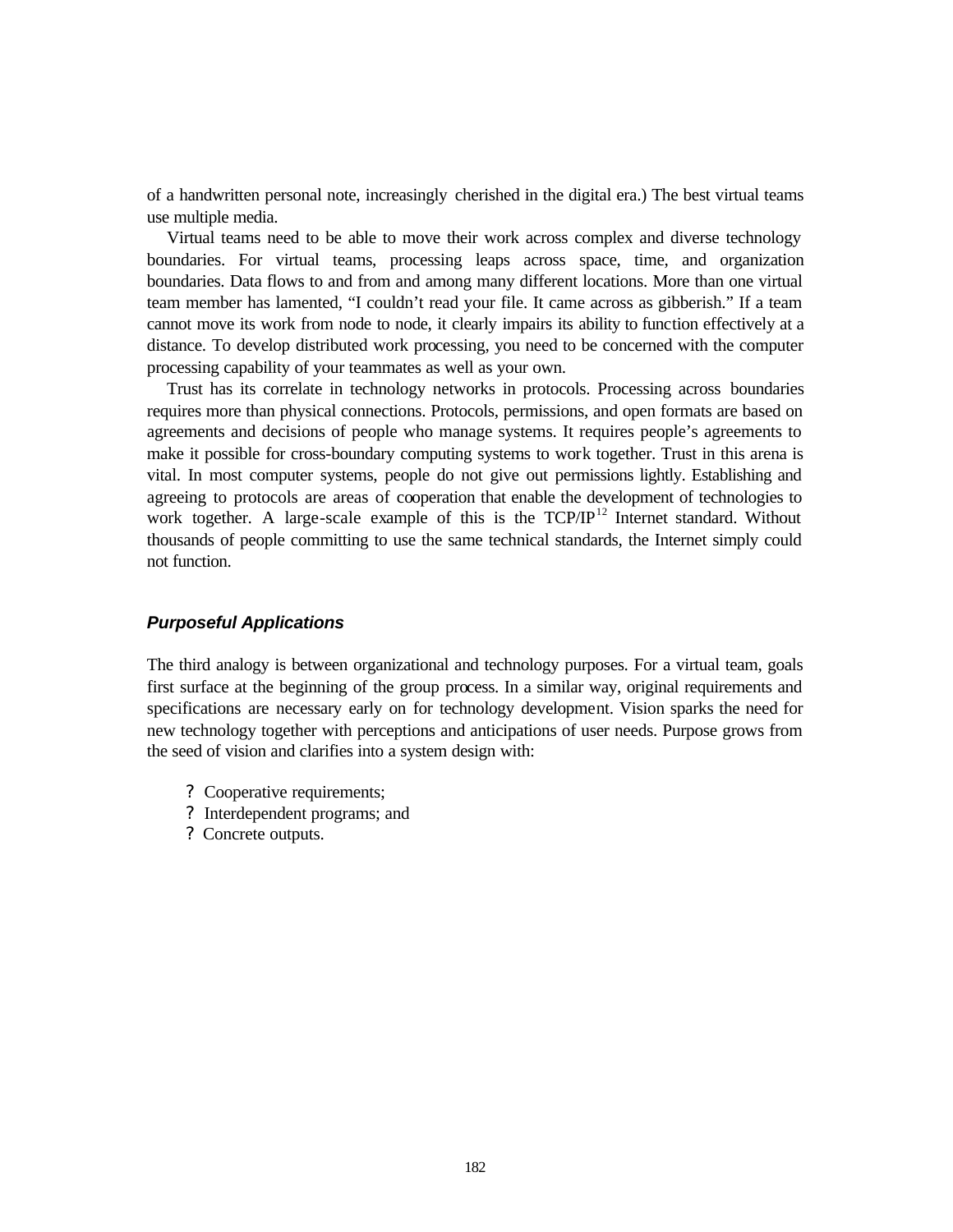People develop requirements for certain applications. Ideally, a group's goals, which it arrives at cooperatively, drive the development of technology to support them. Remember that for a virtual team, users include the group-as-a-whole as well as the individuals in it. The cooperative work of the interdependent virtual team members determines requirements for groupware. E-mail, for example, makes no sense in the singular. We are still in the early stages of learning how to design interfaces for groups-as-users.

Tasks, the definitional heart of teams, represent the work that unfolds from the goals. Interdependent applications need to support interdependent work. Modular software programs (for example, application "suites" such as Microsoft Office) are the design equivalent of "independence with interdependence" in virtual teams. As the interdependence of work accelerates, systems of access to programs will change. They may migrate to Java applications modules delivered by the World Wide Web, which provides a virtually universal computing platform. For the interdependent virtual team, interdependent software is key.

A virtual team's decisions about the results that it will deliver inform, if not drive, their selection of technology for creating an online product place and delivering the output. For taskoriented teams, concrete results are the bottom line, so output matters. However ephemeral or fantastic the means by which the miracle of computing is achieved, screens, printers, and other output devices finally deliver meaningful and concrete results to people. Thus, virtual teams need to think through what technology supports the results of their efforts.

Using the digital representation of the product as a virtual working space is one way a team makes its shared models explicit and extends the intelligence of the group.

## **Thinking Technology**

Creating virtual places is initially about making adequate substitutes for physical places. This is a necessary but preliminary step in the evolution of virtual teams and networks.

New technologies are innovations that diffuse through society in a well-recognized pattern. First, the new technology develops slowly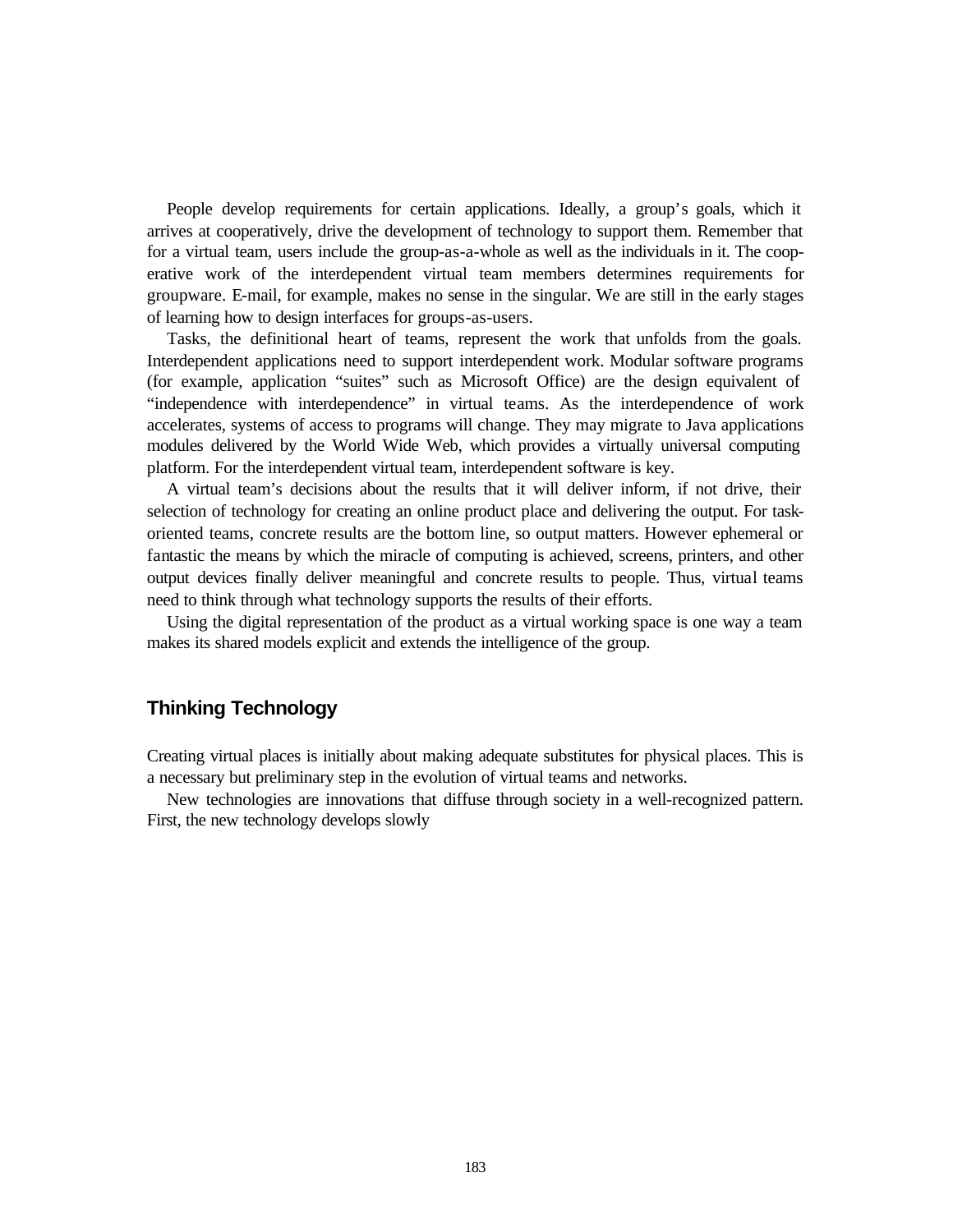against resistance, gaining a foothold by replicating and replacing functions of older technologies. Only after an innovation establishes itself as a substitute will its truly innovative features and revolutionary effects come to full expression. Then it rapidly expands through society.

*The cognitive characteristics of groups will blossom in the fertile soil of shared digital environments.*

Members gain more than social and task information with their access to physical places. They also use them to take possession of shared "mental" or "cognitive" models. In a direct visceral sense, people acquire a mental image of the collocated team. You can easily visualize such an image as a set of unique individuals assembled in their special place. Equally important is the model of the group's work. This is traditionally evident in the space where people do the work. Materials, tools, partial products, and people identified relative to their roles all contribute to a concrete understanding of the group's purpose and how it pursues it. All of this together becomes the shared cognitive model.

As people construct new virtual places, they embed in them their shared cognitive models consciously or unconsciously. A virtual team does not just replicate an old physical place. It also generates a new conceptual space that has never existed before.

When virtual teams explicitly share their models, their ideas go beyond the members themselves. The Calypso product database reflected the integrated result of many people's thinking, both in its overall architecture and in the countless choices people made about their communications. Thus, a significant portion of the group's shared intelligence and ongoing thinking was expressed and retained in bits online.

#### *Cognitive Webs*

In the idiom of the Industrial Era, organizations are likened to machines. In the Information Age, both organization and computer networks are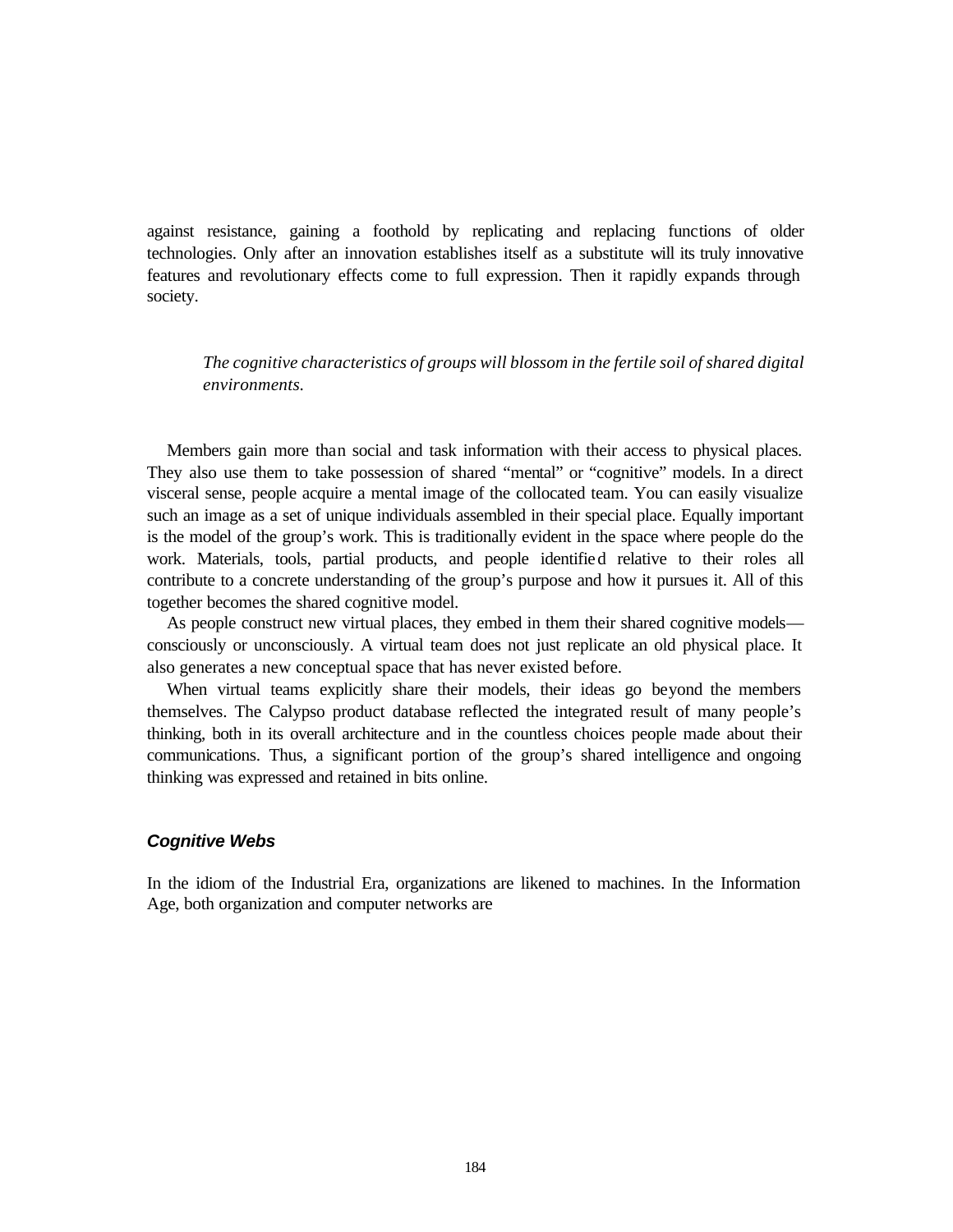feeding off the same metaphor, the human brain/mind. Where once the extension of limbs and senses occupied center stage in the human development of tools, today digital technology amplifies mental capabilities.

The abundance and variety of the links of virtual teams are their most distinctive feature—even more so than their people or purpose elements. During the initial analog phase of computer development, physical brain analogies between corporate networks and human nervous systems seemed apt. As we rocket into Web worlds interrelated through hypertext links, mind metaphors will come to dominate future descriptions of virtual organizations.

After 10 years online, Buckman Labs is still in the early stages of building its companywide online repository. The more it puts online, the more explicit the company is able to make its cognitive models. We expect that this will be the new norm for virtual teams. As they develop their shared virtual reality with more of their information online, they become increasingly explicit about their models.

The roots of these emerging models reach back into traditional hierarchy and bureaucracy as well as cast forward into the new elements of networks.

## **Navigating with Mental Models**

### *Traditional Models*

- **? CORPORATE identity is an executive responsibility for the public face of the whole organization. It is often the starting point for the development of external sites on the World Wide Web.**
- **? HIERARCHY is most visibly represented by an organization chart. Hierarchy is a valuable navigation tool, particularly internally and for customers. Often, however, organizations treat it as a trade secret.**

*(Continued)*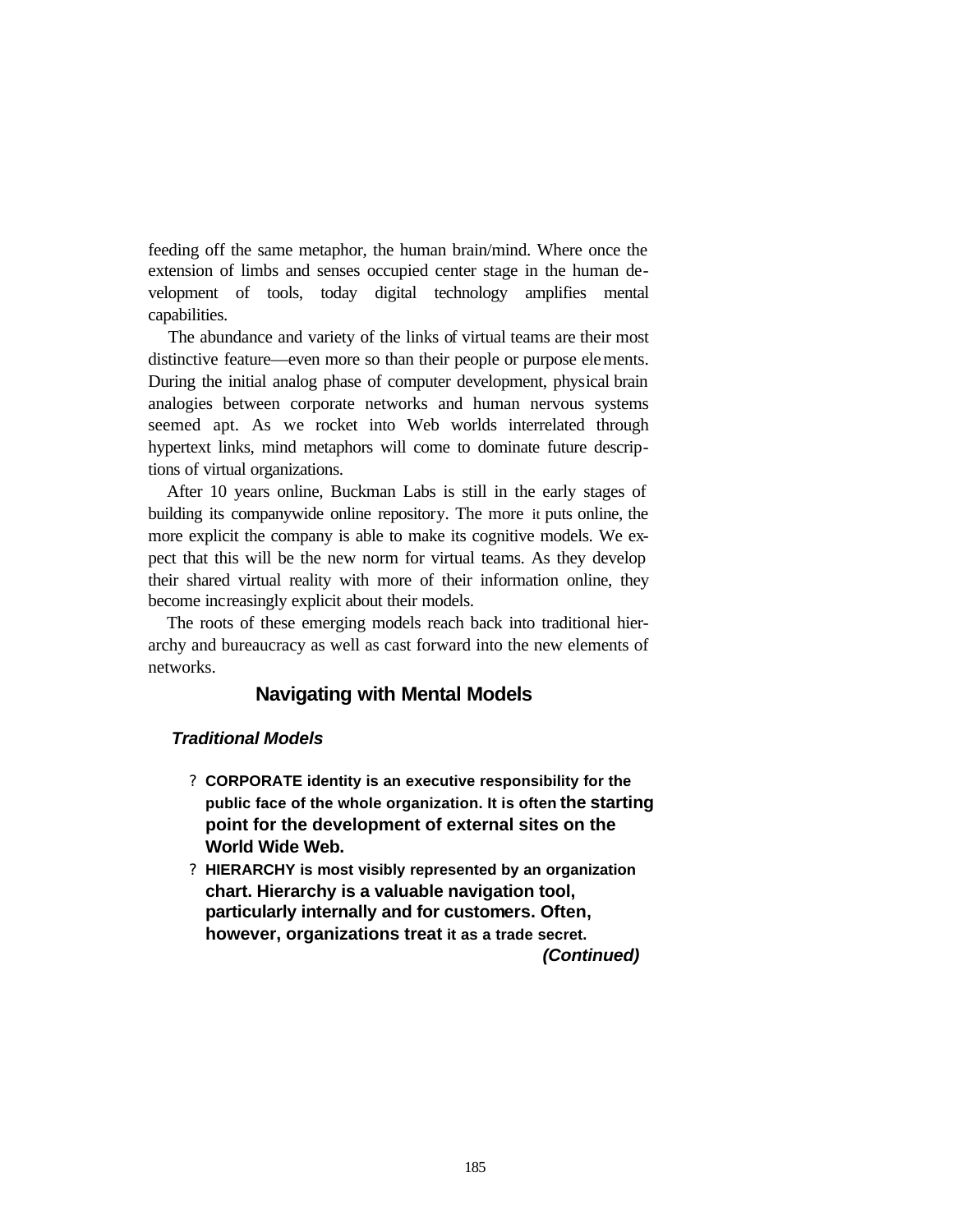# **Navigating** *(Continued)*

**? BUREAUCRATIC** rules and regulations, policies and procedures, guidelines, and protocols are the recently modern models of the traditional organization. Formalities and organizationwide information collections are very transferable to the online medium, usually by converting existing processes and analog media into digital forms.

## *Network Models*

- **? PEOPLE** and organizations are identified online in directories, "yellow pages' Web home pages, and other collections of individualized information. Leaders offer their own key views of the team and its work through online announcements and pronouncements. The hierarchical design of sites and their component parts—represented in some variation of an outline or a table of contents—attests to the level structure of information.
- **? PURPOSE** appears as online mental models in statements of vision, mission, and goals along with the strategies and plans used to achieve them. Hyperlinked plans are a largely unexplored but potentially very powerful form of group interface.<sup>3</sup> Results that use the product as an analog for place offer a final destination that makes the work worthwhile. The virtual team's output provides a very valuable and practical mental model for the work of the group.
- ? **LINKS** generate shared images that flow from the group's communications as well as the pattern of the ongoing conversation and information exchange. A communications model accumulates through various modes of memory that store, recall, modify, and reprocess the group's stream of consciousness. Shared calendars and information associated with meetings, events, and deadlines also help people build a common model of the group's movement through time.